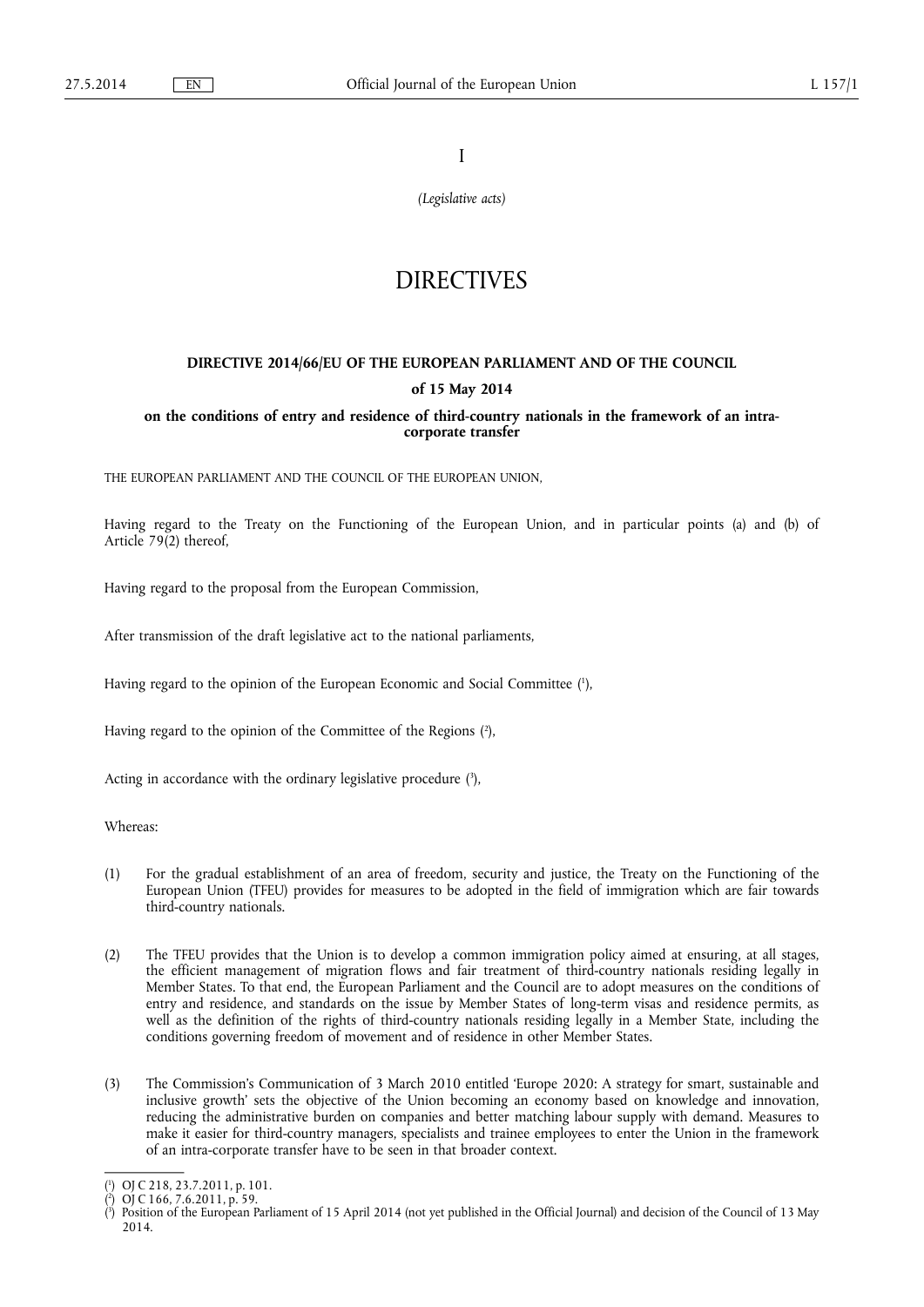- (4) The Stockholm Programme, adopted by the European Council on 11 December 2009, recognises that labour immigration can contribute to increased competitiveness and economic vitality and that, in the context of the important demographic challenges that will face the Union in the future and, consequently, an increased demand for labour, flexible immigration policies will make an important contribution to the Union's economic development and performance in the longer term. The Stockholm Programme thus invites the Commission and the Council to continue implementing the Policy Plan on Legal Migration set out in the Commission's Communication of 21 December 2005.
- (5) As a result of the globalisation of business, increasing trade and the growth and spread of multinational groups, in recent years movements of managers, specialists and trainee employees of branches and subsidiaries of multinationals, temporarily relocated for short assignments to other units of the company, have gained momentum.
- (6) Such intra-corporate transfers of key personnel result in new skills and knowledge, innovation and enhanced economic opportunities for the host entities, thus advancing the knowledge-based economy in the Union while fostering investment flows across the Union. Intra-corporate transfers from third countries also have the potential to facilitate intra-corporate transfers from the Union to third-country companies and to put the Union in a stronger position in its relationship with international partners. Facilitation of intra-corporate transfers enables multinational groups to tap their human resources best.
- (7) The set of rules established by this Directive may also benefit the migrants' countries of origin as this temporary migration may, under its well-established rules, foster transfers of skills, knowledge, technology and know-how.
- (8) This Directive should be without prejudice to the principle of preference for Union citizens as regards access to Member States' labour market as expressed in the relevant provisions of the relevant Acts of Accession.
- (9) This Directive should be without prejudice to the right of Member States to issue permits other than intra-corporate transferee permits for any purpose of employment if a third-country national does not fall within the scope of this Directive.
- (10) This Directive should establish a transparent and simplified procedure for admission of intra-corporate transferees, based on common definitions and harmonised criteria.
- (11) Member States should ensure that appropriate checks and effective inspections are carried out in order to guarantee the proper enforcement of this Directive. The fact that an intra-corporate transferee permit has been issued should not affect or prevent the Member States from applying, during the intra-corporate transfer, their labour law provisions having — in accordance with Union law — as their objective checking compliance with the working conditions as set out in Article 18(1).
- (12) The possibility for a Member State to impose, on the basis of national law, sanctions against an intra-corporate transferee's employer established in a third country should remain unaffected.
- (13) For the purpose of this Directive, intra-corporate transferees should encompass managers, specialists and trainee employees. Their definition should build on specific commitments of the Union under the General Agreement on Trade in Services (GATS) and bilateral trade agreements. Since those commitments undertaken under GATS do not cover conditions of entry, stay and work, this Directive should complement and facilitate the application of those commitments. However, the scope of the intra-corporate transfers covered by this Directive should be broader than that implied by trade commitments, as the transfers do not necessarily take place within the services sector and may originate in a third country which is not party to a trade agreement.
- (14) To assess the qualifications of intra-corporate transferees, Member States should make use of the European Qualifications Framework (EQF) for lifelong learning, as appropriate, for the assessment of qualifications in a comparable and transparent manner. EQF National Coordination Points may provide information and guidance on how national qualifications levels relate to the EQF.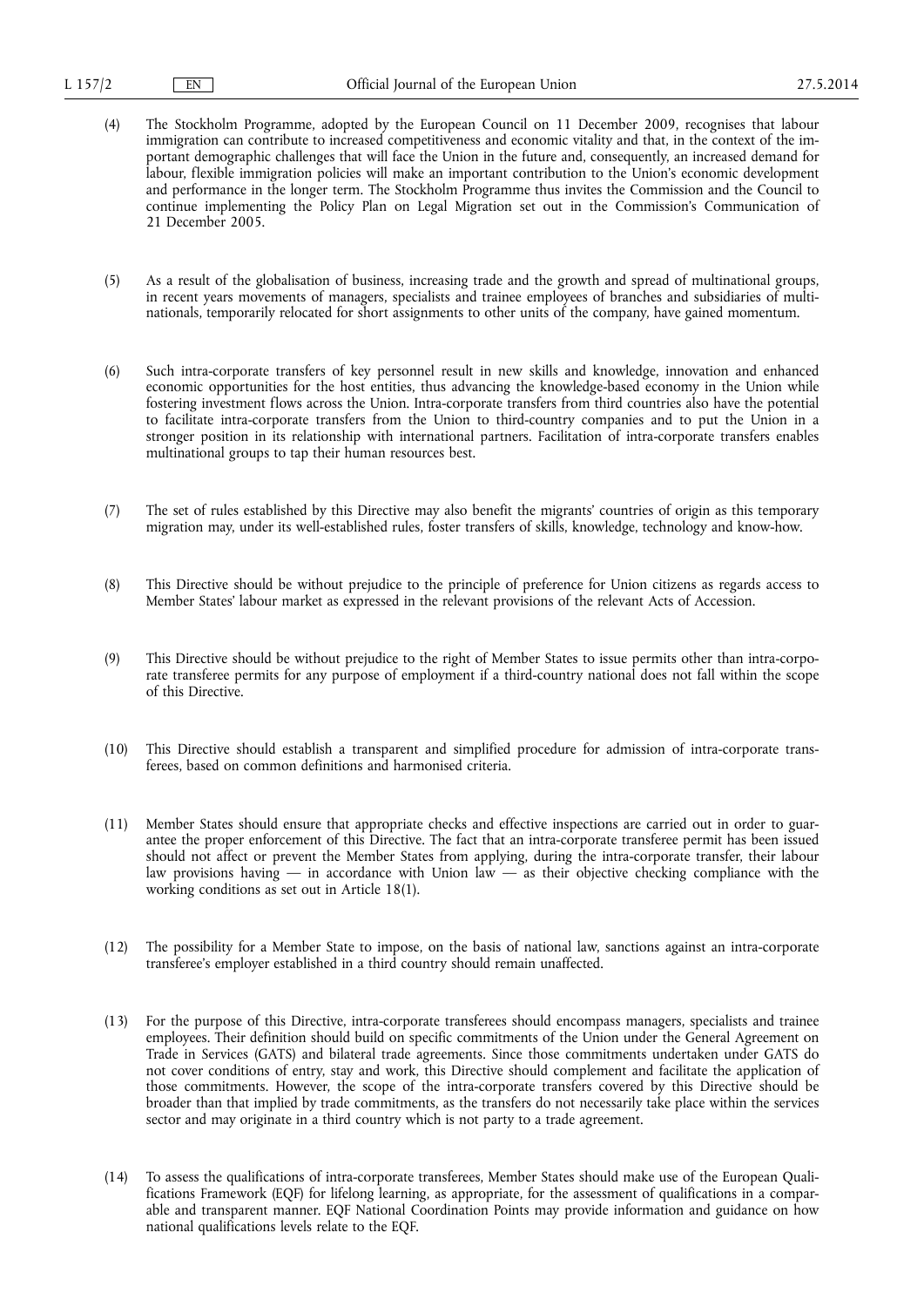- (15) Intra-corporate transferees should benefit from at least the same terms and conditions of employment as posted workers whose employer is established on the territory of the Union, as defined by Directive 96/71/EC of the European Parliament and of the Council ( 1 ). Member States should require that intra-corporate transferees enjoy equal treatment with nationals occupying comparable positions as regards the remuneration which will be granted during the entire transfer. Each Member State should be responsible for checking the remuneration granted to the intra-corporate transferees during their stay on its territory. That is intended to protect workers and guarantee fair competition between undertakings established in a Member State and those established in a third country, as it ensures that the latter will not be able to benefit from lower labour standards to take any competitive advantage.
- (16) In order to ensure that the skills of the intra-corporate transferee are specific to the host entity, the transferee should have been employed within the same group of undertakings from at least three up to twelve uninterrupted months immediately prior to the transfer in the case of managers and specialists, and from at least three up to six uninterrupted months in the case of trainee employees.
- (17) As intra-corporate transfers constitute temporary migration, the maximum duration of one transfer to the Union, including mobility between Member States, should not exceed three years for managers and specialists and one year for trainee employees after which they should leave for a third country unless they obtain a residence permit on another basis in accordance with Union or national law. The maximum duration of the transfer should encompass the cumulated durations of consecutively issued intra-corporate transferee permits. A subsequent transfer to the Union might take place after the third-country national has left the territory of the Member States.
- (18) In order to ensure the temporary character of an intra-corporate transfer and prevent abuses, Member States should be able to require a certain period of time to elapse between the end of the maximum duration of one transfer and another application concerning the same third-country national for the purposes of this Directive in the same Member State.
- (19) As intra-corporate transfers consist of temporary secondment, the applicant should provide evidence, as part of the work contract or the assignment letter, that the third-country national will be able to transfer back to an entity belonging to the same group and established in a third country at the end of the assignment. The applicant should also provide evidence that the third-country national manager or specialist possesses the professional qualifications and adequate professional experience needed in the host entity to which he or she is to be transferred.
- (20) Third-country nationals who apply to be admitted as trainee employees should provide evidence of a university degree. In addition, they should, if required, present a training agreement, including a description of the training programme, its duration and the conditions in which the trainee employees will be supervised, proving that they will benefit from genuine training and not be used as normal workers.
- (21) Unless it conflicts with the principle of preference for Union citizens as expressed in the relevant provisions of the relevant Acts of Accession, no labour market test should be required.
- (22) A Member State should recognise professional qualifications acquired by a third-country national in another Member State in the same way as those of Union citizens and should take into account qualifications acquired in a third country in accordance with Directive 2005/36/EC of the European Parliament and the Council ( 2 ). Such recognition should be without prejudice to any restrictions on access to regulated professions deriving from reservations to the existing commitments as regards regulated professions made by the Union or by the Union and its Member States in the framework of trade agreements. In any event, this Directive should not provide for a more favourable treatment of intra-corporate transferees, in comparison with Union or European Economic Area nationals, as regards access to regulated professions in a Member State.

<sup>(</sup> 1 ) Directive 96/71/EC of the European Parliament and of the Council of 16 December 1996 concerning the posting of workers in the framework of the provision of services (OJ L 18, 21.1.1997, p. 1).

<sup>(</sup> 2 ) Directive 2005/36/EC of the European Parliament and the Council of 7 September 2005 on the recognition of professional qualifications (OJ L 255, 30.9.2005, p. 22).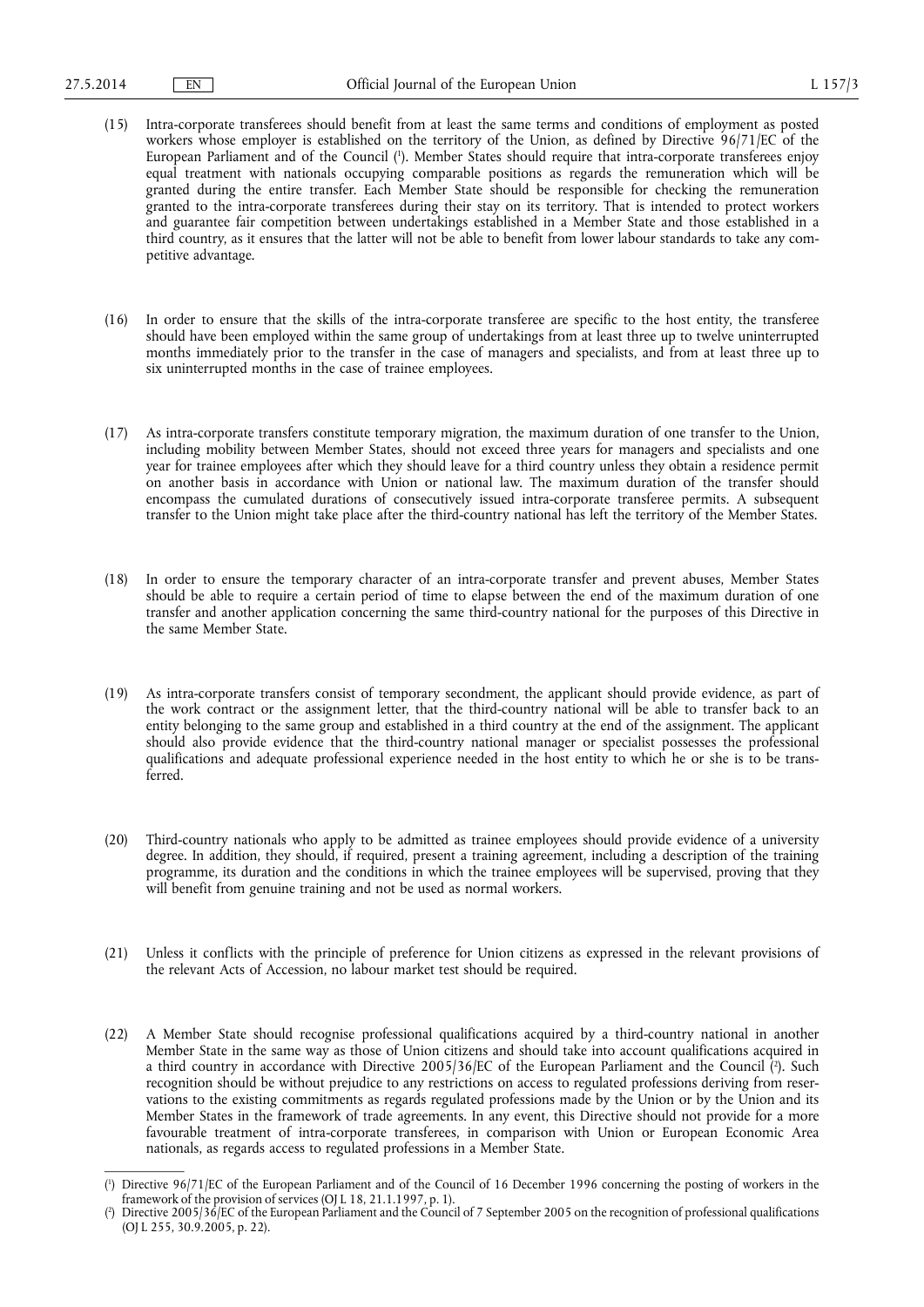- (23) This Directive should not affect the right of the Member States to determine the volumes of admission in accordance with Article 79(5) TFEU.
- (24) With a view to fighting possible abuses of this Directive, Member States should be able to refuse, withdraw or not renew an intra-corporate transferee permit where the host entity was established for the main purpose of facilitating the entry of intra-corporate transferees and/or does not have a genuine activity.
- (25) This Directive aims to facilitate mobility of intra-corporate transferees within the Union ('intra-EU mobility') and to reduce the administrative burden associated with work assignments in several Member States. For this purpose, this Directive sets up a specific intra-EU mobility scheme whereby the holder of a valid intra-corporate transferee permit issued by a Member State is allowed to enter, to stay and to work in one or more Member States in accordance with the provisions governing short-term and long-term mobility under this Directive. Short-term mobility for the purposes of this Directive should cover stays in Member States other than the one that issued the intra-corporate transferee permit, for a period of up to 90 days per Member State. Long-term mobility for the purposes of this Directive should cover stays in Member States other than the one that issued the intra-corporate transferee permit for more than 90 days per Member State. In order to prevent circumvention of the distinction between short-term and long-term mobility, short-term mobility in relation to a given Member State should be limited to a maximum of 90 days in any 180-day period and it should not be possible to submit a notification for short-term mobility and an application for long-term mobility at the same time. Where the need for longterm mobility arises after the short-term mobility of the intra-corporate transferee has started, the second Member State may request that the application be submitted at least 20 days before the end of the short-term mobility period.
- (26) While the specific mobility scheme established by this Directive should lay down autonomous rules regarding entry and stay for the purpose of work as an intra-corporate transferee in Member States other than the one that issued the intra-corporate transferee permit, all the other rules governing the movement of persons across borders as laid down in the relevant provisions of the Schengen *acquis* continue to apply.
- (27) In order to facilitate checks, if the transfer involves several locations in different Member States, the competent authorities of second Member States should be provided where applicable with the relevant information.
- (28) Where intra-corporate transferees have exercised their right to mobility, the second Member State should, under certain conditions, be in a position to take steps so that the intra-corporate transferees' activities do not contravene the relevant provisions of this Directive.
- (29) Member States should provide for effective, proportionate and dissuasive sanctions, such as financial sanctions, to be imposed in the event of failure to comply with this Directive. Those sanctions could, inter alia, consist of measures as provided for in Article 7 of Directive 2009/52/EC of the European Parliament and of the Council ( 1 ). Those sanctions could be imposed on the host entity established in the Member State concerned.
- (30) Provision for a single procedure leading to one combined title encompassing both residence and work permit ('single permit') should contribute to simplifying the rules currently applicable in Member States.
- (31) It should be possible to set up a simplified procedure for entities or groups of undertakings which have been recognised for that purpose. Recognition should be regularly assessed.
- (32) Once a Member State has decided to admit a third-country national fulfilling the criteria laid down in this Directive, that third-country national should receive an intra-corporate transferee permit allowing him or her to carry out, under certain conditions, his or her assignment in diverse entities belonging to the same transnational corporation, including entities located in other Member States.

<sup>(</sup> 1 ) Directive 2009/52/EC of the European Parliament and of the Council of 18 June 2009 providing for minimum standards on sanctions and measures against employers of illegally staying third-country nationals (OJ L 168, 30.6.2009, p. 24).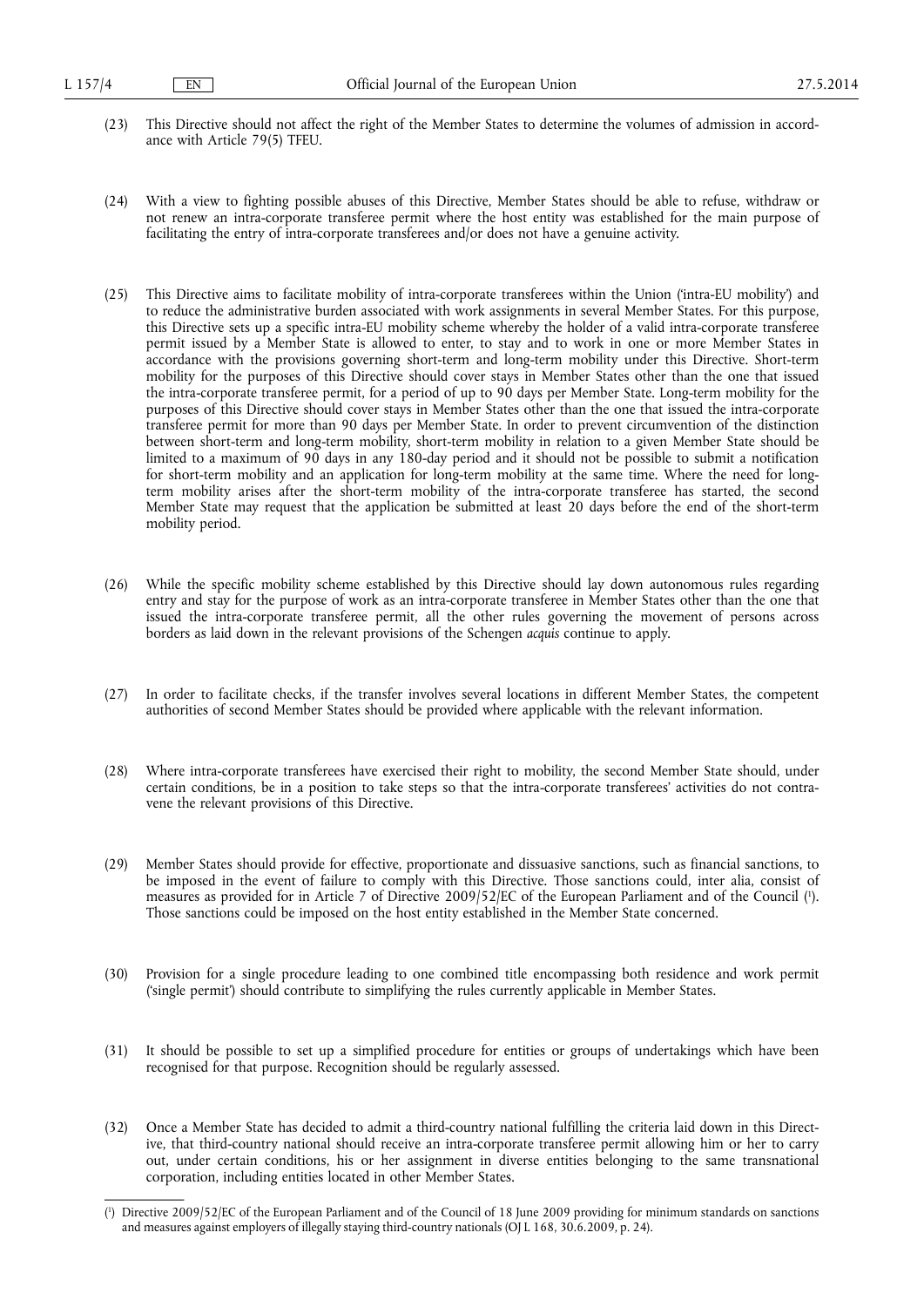(33) Where a visa is required and the third-country national fulfils the criteria for being issued with an intra-corporate transferee permit, the Member State should grant the third-country national every facility to obtain the requisite visa and should ensure that the competent authorities effectively cooperate for that purpose.

(34) Where the intra-corporate transferee permit is issued by a Member State not applying the Schengen *acquis* in full and the intra-corporate transferee, in the framework of intra-EU mobility, crosses an external border within the meaning of Regulation (EC) No 562/2006 of the European Parliament and of the Council ( 1 ), a Member State should be entitled to require evidence proving that the intra-corporate transferee is moving to its territory for the purpose of an intra-corporate transfer. Besides, in case of crossing of an external border within the meaning of Regulation (EC) No 562/2006, the Members States applying the Schengen *acquis* in full should consult the Schengen information system and should refuse entry or object to the mobility for persons for whom an alert for the purposes of refusing entry or stay, as referred to in Regulation (EC) No 1987/2006 of the European Parliament and of the Council ( 2 ), has been issued in that system.

- (35) Member States should be able to indicate additional information in paper format or store such information in electronic format, as referred to in Article 4 of Council Regulation (EC) No 1030/2002 ( 3 )and point (a)16 of the Annex thereto, in order to provide more precise information on the employment activity during the intra-corporate transfer. The provision of this additional information should be optional for Member States and should not constitute an additional requirement that would compromise the single permit and the single application procedure.
- (36) This Directive should not prevent intra-corporate transferees from exercising specific activities at the sites of clients within the Member State where the host entity is established in accordance with the provisions applying in that Member State with regard to such activities.
- (37) This Directive does not affect the conditions of the provision of services in the framework of Article 56 TFEU. In particular, this Directive does not affect the terms and conditions of employment which, pursuant to Directive 96/71/EC, apply to workers posted by an undertaking established in a Member State to provide a service in the territory of another Member State. This Directive should not apply to third-country nationals posted by undertakings established in a Member State in the framework of a provision of services in accordance with Directive 96/71/EC. Third-country nationals holding an intra-corporate transferee permit cannot avail themselves of Directive 96/71/EC. This Directive should not give undertakings established in a third country any more favourable treatment than undertakings established in a Member State, in line with Article 1(4) of Directive 96/71/EC.
- (38) Adequate social security coverage for intra-corporate transferees, including, where relevant, benefits for their family members, is important for ensuring decent working and living conditions while staying in the Union. Therefore, equal treatment should be granted under national law in respect of those branches of social security listed in Article 3 of Regulation (EC) No 883/2004 of the European Parliament and of the Council ( 4 ). This Directive does not harmonise the social security legislation of Member States. It is limited to applying the principle of equal treatment in the field of social security to the persons falling within its scope. The right to equal treatment in the field of social security applies to third-country nationals who fulfil the objective and non-discriminatory conditions laid down by the law of the Member State where the work is carried out with regard to affiliation and entitlement to social security benefits.

In many Member States, the right to family benefits is conditional upon a certain connection with that Member State since the benefits are designed to support a positive demographic development in order to secure the future work force in that Member State. Therefore, this Directive should not affect the right of a Member State to restrict, under certain conditions, equal treatment in respect of family benefits, since the intra-corporate transferee and the accompanying family members are staying temporarily in that Member State. Social security rights

<sup>(</sup> 1 ) Regulation (EC) No 562/2006 of the European Parliament and of the Council of 15 March 2006 establishing a Community Code on the rules governing the movement of persons across borders (Schengen Borders Code) (OJ L 105, 13.4.2006, p. 1).

<sup>(</sup> 2 ) Regulation (EC) No 1987/2006 of the European Parliament and of the Council of 20 December 2006 on the establishment, operation and use of the second generation Schengen Information System (SIS II) (OJ L 381, 28.12.2006, p. 4).

<sup>(</sup> 3 ) Council Regulation (EC) No 1030/2002 of 13 June 2002 laying down a uniform format for residence permits for third-country nationals (OJ L 157, 15.6.2002, p. 1).

<sup>(</sup> 4 ) Regulation (EC) No 883/04 of the European Parliament and of the Council of 29 April 2004 on the coordination of social security systems (OJ L 166, 30.4.2004, p. 1).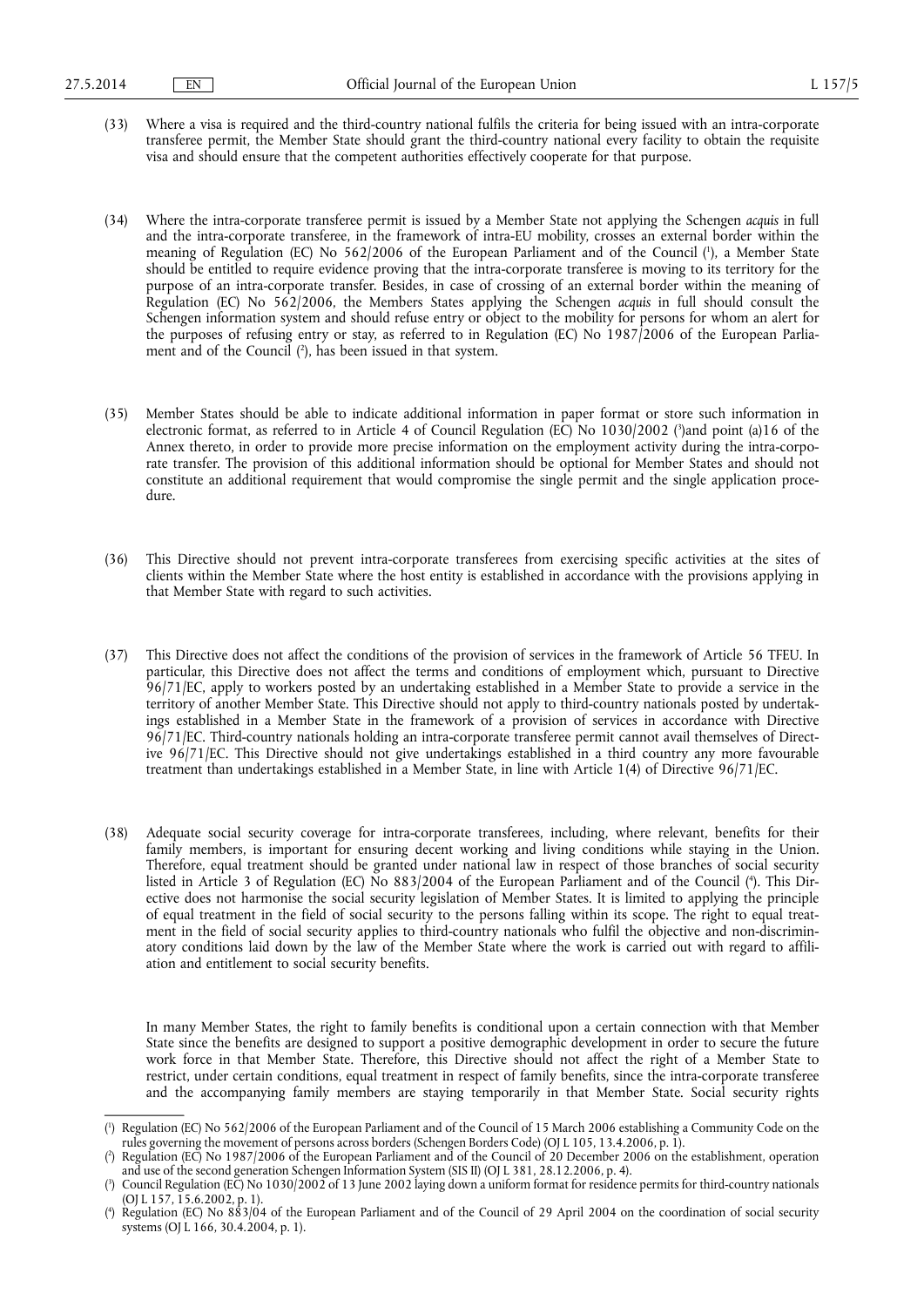should be granted without prejudice to provisions of national law and/or bilateral agreements providing for the application of the social security legislation of the country of origin. However, bilateral agreements or national law on social security rights of intra-corporate transferees which are adopted after the entry into force of this Directive should not provide for less favourable treatment than the treatment granted to nationals of the Member State where the work is carried out. As a result of national law or such agreements, it may be, for example, in the interests of the intra-corporate transferees to remain affiliated to the social security system of their country of origin if an interruption of their affiliation would adversely affect their rights or if their affiliation would result in their bearing the costs of double coverage. Member States should always retain the possibility to grant more favourable social security rights to intra-corporate transferees. Nothing in this Directive should affect the right of survivors who derive rights from the intra-corporate transferee to receive survivor's pensions when residing in a third country.

- (39) In the event of mobility between Member States, Regulation (EU) No 1231/2010 of the European Parliament and of the Council ( 1 ) should apply accordingly. This Directive should not confer more rights than those already provided for in existing Union law in the field of social security for third-country nationals who have crossborder interests between Member States.
- (40) In order to make the specific set of rules established by this Directive more attractive and to allow it to produce all the expected benefits for competitiveness of business in the Union, third-country national intra-corporate transferees should be granted favourable conditions for family reunification in the Member State which issued the intra-corporate transferee permit and in those Member States which allow the intra-corporate transferee to stay and work on their territory in accordance with the provisions of this Directive on long-term mobility. This right would indeed remove an important obstacle to potential intra-corporate transferees for accepting an assignment. In order to preserve family unity, family members should be able to join the intra-corporate transferee in another Member State, and their access to the labour market should be facilitated.
- (41) In order to facilitate the fast processing of applications, Member States should give preference to exchanging information and transmitting relevant documents electronically, unless technical difficulties occur or essential interests require otherwise.
- (42) The collection and transmission of files and data should be carried out in compliance with the relevant data protection and security rules.
- (43) This Directive should not apply to third -country nationals who apply to reside in a Member State as researchers in order to carry out a research project, as they fall within the scope of Council Directive 2005/71/EC ( 2 ).
- (44) Since the objectives of this Directive, namely a special admission procedure and the adoption of conditions of entry and residence for the purpose of intra-corporate transfers of third-country nationals, cannot be sufficiently achieved by the Member States but can rather, by reason of the scale and effects of the action, be better achieved at Union level, the Union may adopt measures, in accordance with the principle of subsidiarity as set out in Article 5 of the Treaty on European Union (TEU). In accordance with the principle of proportionality as set out in that Article, this Directive does not go beyond what is necessary in order to achieve those objectives.
- (45) This Directive respects the fundamental rights and observes the principles recognised by the Charter of Fundamental Rights of the European Union, which itself builds upon the rights deriving from the Social Charters adopted by the Union and by the Council of Europe.

<sup>(</sup> 1 ) Regulation (EU) No 1231/2010 of the European Parliament and of the Council of 24 November 2010 extending Regulation (EC) No 883/2004 and Regulation (EC) No 987/2009 on nationals of third countries who are not already covered by these Regulations solely on the ground of their nationality (OJ L 344, 29.12.2010, p. 1).

<sup>(</sup> 2 ) Council Directive 2005/71/EC of 12 October 2005 on a specific procedure for admitting third-country nationals for the purposes of scientific research (OJ L 289, 3.11.2005, p. 15).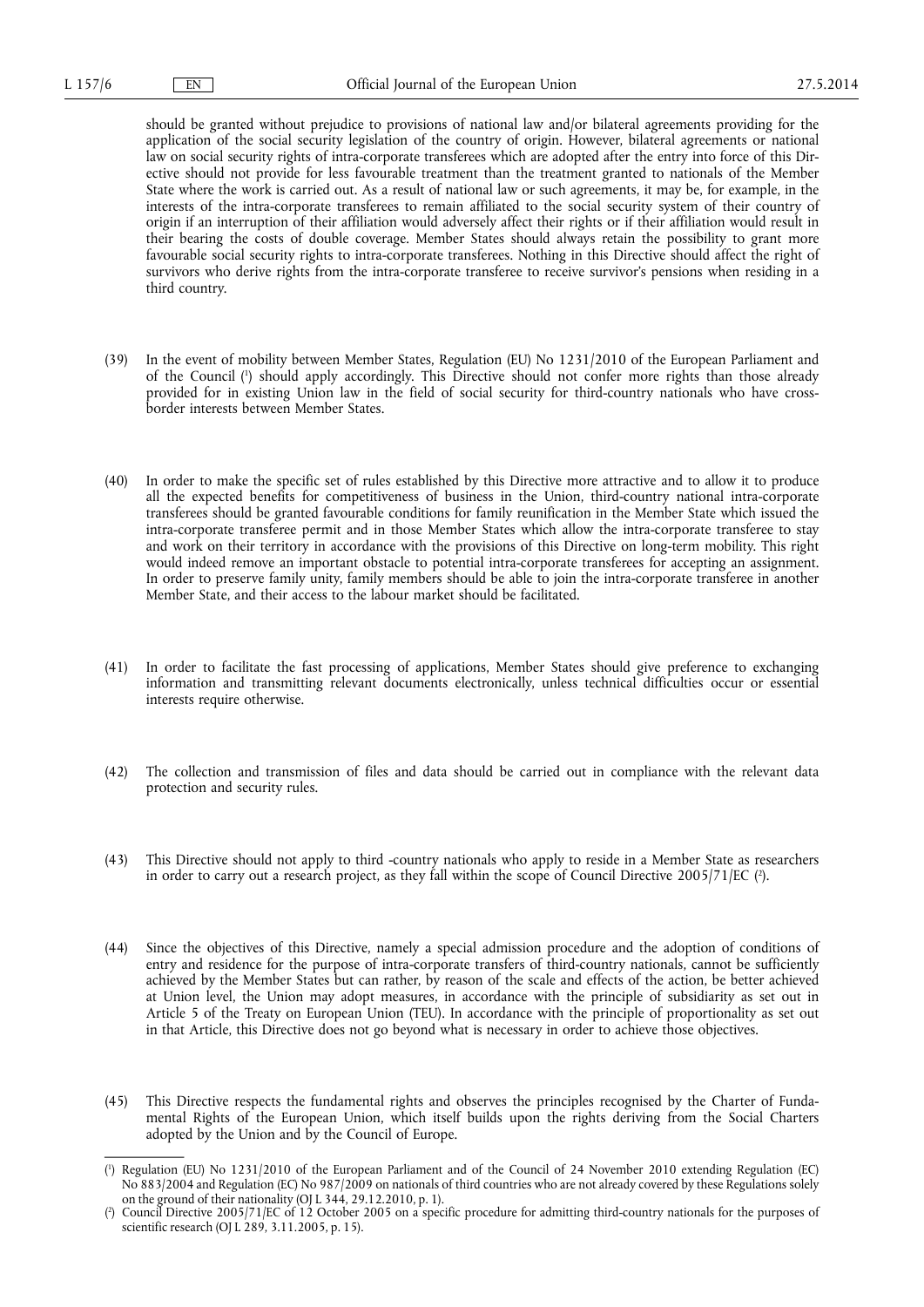- (46) In accordance with the Joint Political Declaration of Member States and the Commission on explanatory documents of 28 September 2011 ( 1 ), Member States have undertaken to accompany, in justified cases, the notification of their transposition measures with one or more documents explaining the relationship between the components of a directive and the corresponding parts of national transposition instruments. With regard to this Directive, the legislator considers the transmission of such documents to be justified.
- (47) In accordance with Articles 1 and 2 of Protocol No 21 on the position of the United Kingdom and Ireland in respect of the Area of Freedom, Security and Justice, annexed to the TEU and to the TFEU, and without prejudice to Article 4 of that Protocol, those Member States are not taking part in the adoption of this Directive, and are not bound by or subject to its application.
- (48) In accordance with Articles 1 and 2 of Protocol No 22 on the position of Denmark annexed to the TEU and the TFEU, Denmark is not taking part in the adoption of this Directive, and is not bound by it or subject to its application,

HAVE ADOPTED THIS DIRECTIVE:

#### CHAPTER I

#### **GENERAL PROVISIONS**

*Article 1* 

#### **Subject-matter**

This Directive lays down:

- (a) the conditions of entry to, and residence for more than 90 days in, the territory of the Member States, and the rights, of third-country nationals and of their family members in the framework of an intra-corporate transfer;
- (b) the conditions of entry and residence, and the rights, of third-country nationals, referred to in point (a), in Member States other than the Member State which first grants the third-country national an intra-corporate transferee permit on the basis of this Directive.

# *Article 2*

# **Scope**

1. This Directive shall apply to third-country nationals who reside outside the territory of the Member States at the time of application and apply to be admitted or who have been admitted to the territory of a Member State under the terms of this Directive, in the framework of an intra-corporate transfer as managers, specialists or trainee employees.

- 2. This Directive shall not apply to third-country nationals who:
- (a) apply to reside in a Member State as researchers, within the meaning of Directive 2005/71/EC, in order to carry out a research project;
- (b) under agreements between the Union and its Member States and third countries, enjoy rights of free movement equivalent to those of Union citizens or are employed by an undertaking established in those third countries;

<sup>(</sup> 1 ) OJ C 369, 17.12.2011, p. 14.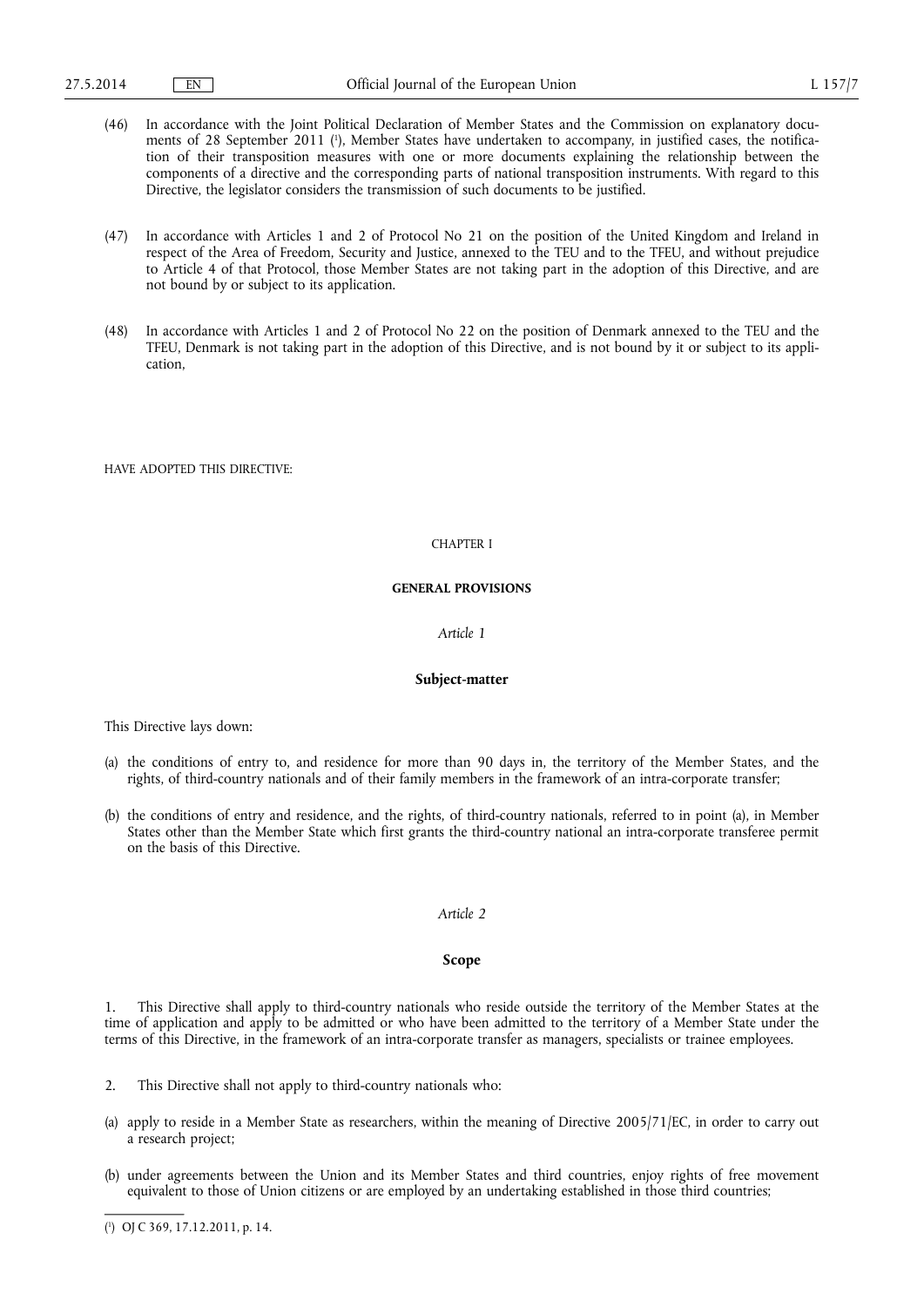- (c) are posted in the framework of Directive 96/71/EC;
- (d) carry out activities as self-employed workers;
- (e) are assigned by employment agencies, temporary work agencies or any other undertakings engaged in making available labour to work under the supervision and direction of another undertaking;
- (f) are admitted as full-time students or who are undergoing a short-term supervised practical training as part of their studies.

3. This Directive shall be without prejudice to the right of Member States to issue residence permits, other than the intra-corporate transferee permit covered by this Directive, for any purpose of employment for third-country nationals who fall outside the scope of this Directive.

#### *Article 3*

#### **Definitions**

For the purposes of this Directive, the following definitions apply:

- (a) 'third-country national' means any person who is not a citizen of the Union, within the meaning of Article 20(1) TFFI<sub>J</sub>.
- (b) 'intra-corporate transfer' means the temporary secondment for occupational or training purposes of a third-country national who, at the time of application for an intra-corporate transferee permit, resides outside the territory of the Member States, from an undertaking established outside the territory of a Member State, and to which the thirdcountry national is bound by a work contract prior to and during the transfer, to an entity belonging to the undertaking or to the same group of undertakings which is established in that Member State, and, where applicable, the mobility between host entities established in one or several second Member States;
- (c) 'intra-corporate transferee' means any third-country national who resides outside the territory of the Member States at the time of application for an intra-corporate transferee permit and who is subject to an intra-corporate transfer;
- (d) 'host entity' means the entity to which the intra-corporate transferee is transferred, regardless of its legal form, established, in accordance with national law, in the territory of a Member State;
- (e) 'manager' means a person holding a senior position, who primarily directs the management of the host entity, receiving general supervision or guidance principally from the board of directors or shareholders of the business or equivalent; that position shall include: directing the host entity or a department or subdivision of the host entity; supervising and controlling work of the other supervisory, professional or managerial employees; having the authority to recommend hiring, dismissing or other personnel action;
- (f) 'specialist' means a person working within the group of undertakings possessing specialised knowledge essential to the host entity's areas of activity, techniques or management. In assessing such knowledge, account shall be taken not only of knowledge specific to the host entity, but also of whether the person has a high level of qualification including adequate professional experience referring to a type of work or activity requiring specific technical knowledge, including possible membership of an accredited profession;
- (g) 'trainee employee' means a person with a university degree who is transferred to a host entity for career development purposes or in order to obtain training in business techniques or methods, and is paid during the transfer;
- (h) 'family members' means the third-country nationals referred to in Article  $4(1)$  of Council Directive 2003/86/EC (');
- (i) 'intra-corporate transferee permit' means an authorisation bearing the acronym 'ICT' entitling its holder to reside and work in the territory of the first Member State and, where applicable, of second Member States, under the terms of this Directive;

<sup>(</sup> 1 ) Council Directive 2003/86/EC of 22 September 2003 on the right to family reunification (OJ L 251, 3.10.2003, p. 12).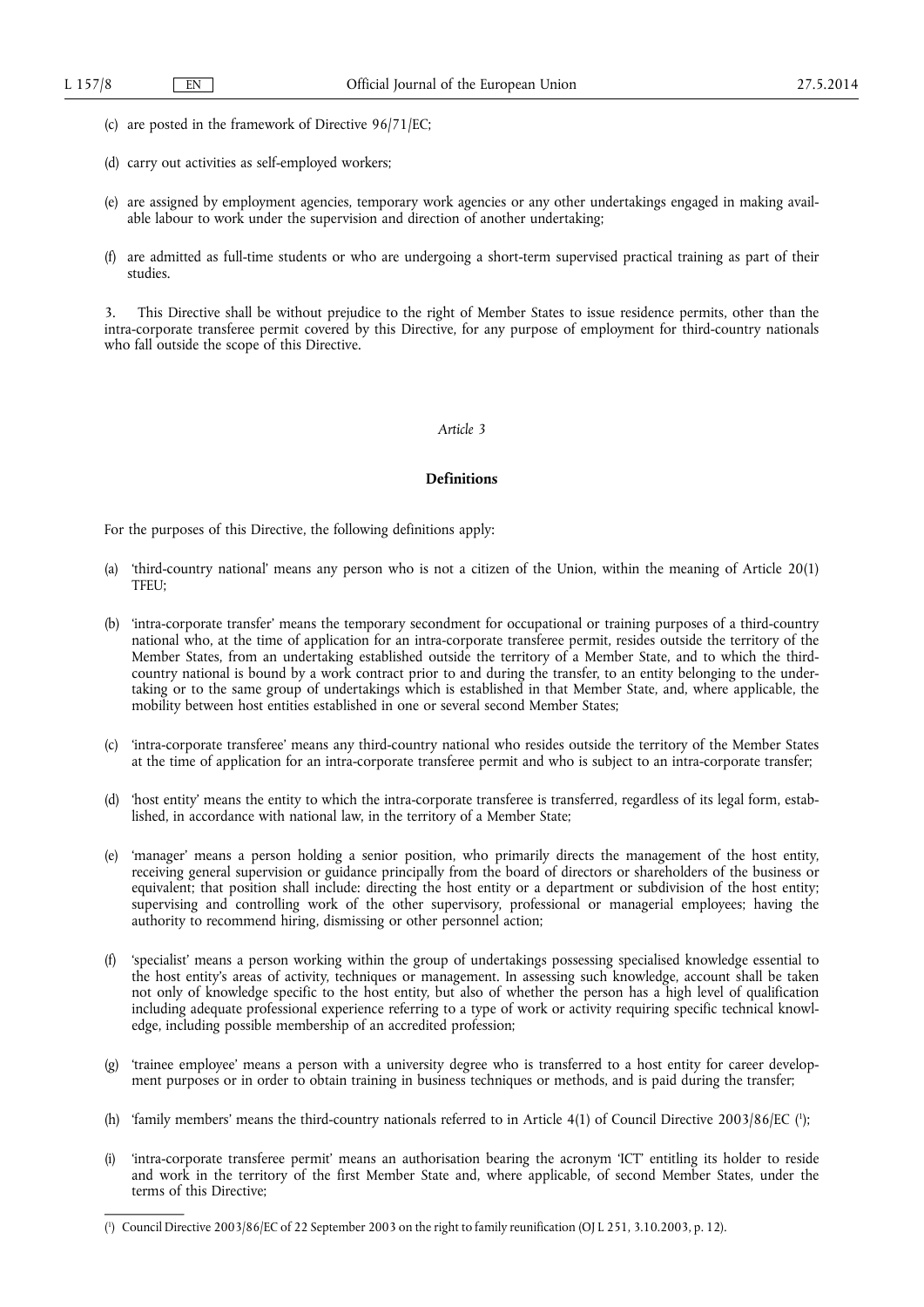- (j) 'permit for long-term mobility' means an authorisation bearing the term 'mobile ICT' entitling the holder of an intra-corporate transferee permit to reside and work in the territory of the second Member State under the terms of this Directive;
- (k) 'single application procedure' means the procedure leading, on the basis of one application for the authorisation for residence and work of a third-country national in the territory of a Member State, to a decision on that application;
- (l) 'group of undertakings' means two or more undertakings recognised as linked under national law in the following ways: an undertaking, in relation to another undertaking directly or indirectly, holds a majority of that undertaking's subscribed capital; controls a majority of the votes attached to that undertaking's issued share capital; is entitled to appoint more than half of the members of that undertaking's administrative, management or supervisory body; or the undertakings are managed on a unified basis by the parent undertaking;
- (m) 'first Member State' means the Member State which first issues a third-country national an intra-corporate transferee permit;
- (n) 'second Member State' means any Member State in which the intra-corporate transferee intends to exercise or exercises the right of mobility within the meaning of this Directive, other than the first Member State;
- (o) 'regulated profession' means a regulated profession as defined in point (a) of Article 3(1) of Directive 2005/36/EC.

#### *Article 4*

## **More favourable provisions**

- 1. This Directive shall apply without prejudice to more favourable provisions of:
- (a) Union law, including bilateral and multilateral agreements concluded between the Union and its Member States on the one hand and one or more third countries on the other;
- (b) bilateral or multilateral agreements concluded between one or more Member States and one or more third countries.

2. This Directive shall not affect the right of Member States to adopt or retain more favourable provisions for thirdcountry nationals to whom it applies in respect of point (h) of Article 3, and Articles 15, 18 and 19.

## CHAPTER II

## **CONDITIONS OF ADMISSION**

## *Article 5*

# **Criteria for admission**

Without prejudice to Article 11(1), a third-country national who applies to be admitted under the terms of this Directive or the host entity shall:

- (a) provide evidence that the host entity and the undertaking established in a third country belong to the same undertaking or group of undertakings;
- (b) provide evidence of employment within the same undertaking or group of undertakings, from at least three up to twelve uninterrupted months immediately preceding the date of the intra-corporate transfer in the case of managers and specialists, and from at least three up to six uninterrupted months in the case of trainee employees;
- (c) present a work contract and, if necessary, an assignment letter from the employer containing the following:
	- (i) details of the duration of the transfer and the location of the host entity or entities;
	- (ii) evidence that the third-country national is taking a position as a manager, specialist or trainee employee in the host entity or entities in the Member State concerned;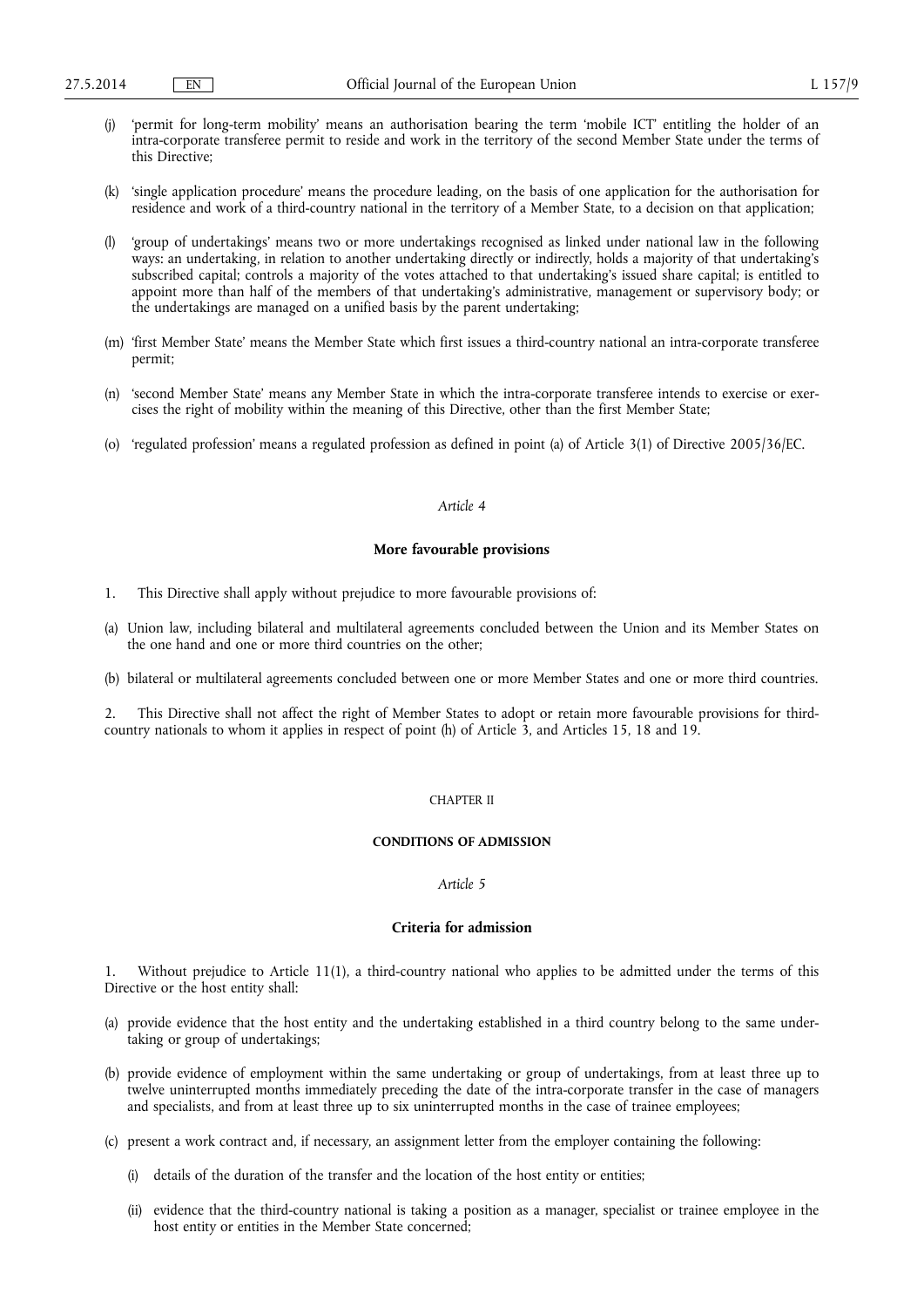- (iii) the remuneration as well as other terms and conditions of employment granted during the intra-corporate transfer;
- (iv) evidence that the third-country national will be able to transfer back to an entity belonging to that undertaking or group of undertakings and established in a third country at the end of the intra-corporate transfer;
- (d) provide evidence that the third-country national has the professional qualifications and experience needed in the host entity to which he or she is to be transferred as manager or specialist or, in the case of a trainee employee, the university degree required;
- (e) where applicable, present documentation certifying that the third-country national fulfils the conditions laid down under the national law of the Member State concerned for Union citizens to exercise the regulated profession to which the application relates;
- (f) present a valid travel document of the third-country national, as determined by national law, and, if required, an application for a visa or a visa; Member States may require the period of validity of the travel document to cover at least the period of validity of the intra-corporate transferee permit;
- (g) without prejudice to existing bilateral agreements, provide evidence of having, or, if provided for by national law, having applied for, sickness insurance for all the risks normally covered for nationals of the Member State concerned for periods where no such insurance coverage and corresponding entitlement to benefits are provided in connection with, or as a result of, the work carried out in that Member State.

2. Member States may require the applicant to present the documents listed in points (a), (c), (d), (e) and (g) of paragraph 1 in an official language of the Member State concerned.

3. Member States may require the applicant to provide, at the latest at the time of the issue of the intra-corporate transferee permit, the address of the third-country national concerned in the territory of the Member State.

- 4. Member States shall require that:
- (a) all conditions in the law, regulations, or administrative provisions and/or universally applicable collective agreements applicable to posted workers in a similar situation in the relevant occupational branches are met during the intracorporate transfer with regard to terms and conditions of employment other than remuneration.

In the absence of a system for declaring collective agreements of universal application, Member States may base themselves on collective agreements which are generally applicable to all similar undertakings in the geographical area and in the profession or industry concerned, and/or collective agreements which have been concluded by the most representative employers and employee organisations at national level and which are applied throughout their national territory;

(b) the remuneration granted to the third-country national during the entire intra-corporate transfer is not less favourable than the remuneration granted to nationals of the Member State where the work is carried out occupying comparable positions in accordance with applicable laws or collective agreements or practices in the Member State where the host entity is established.

5. On the basis of the documentation provided pursuant to paragraph 1, Member States may require that the intracorporate transferee will have sufficient resources during his or her stay to maintain himself or herself and his or her family members without having recourse to the Member States' social assistance systems.

6. In addition to the evidence required under paragraph 1, any third-country national who applies to be admitted as a trainee employee may be required to present a training agreement relating to the preparation for his or her future position within the undertaking or group of undertakings, including a description of the training programme, which demonstrates that the purpose of the stay is to train the trainee employee for career development purposes or in order to obtain training in business techniques or methods, its duration and the conditions under which the trainee employee is supervised during the programme.

7. Any modification during the application procedure that affects the criteria for admission set out in this Article shall be notified by the applicant to the competent authorities of the Member State concerned.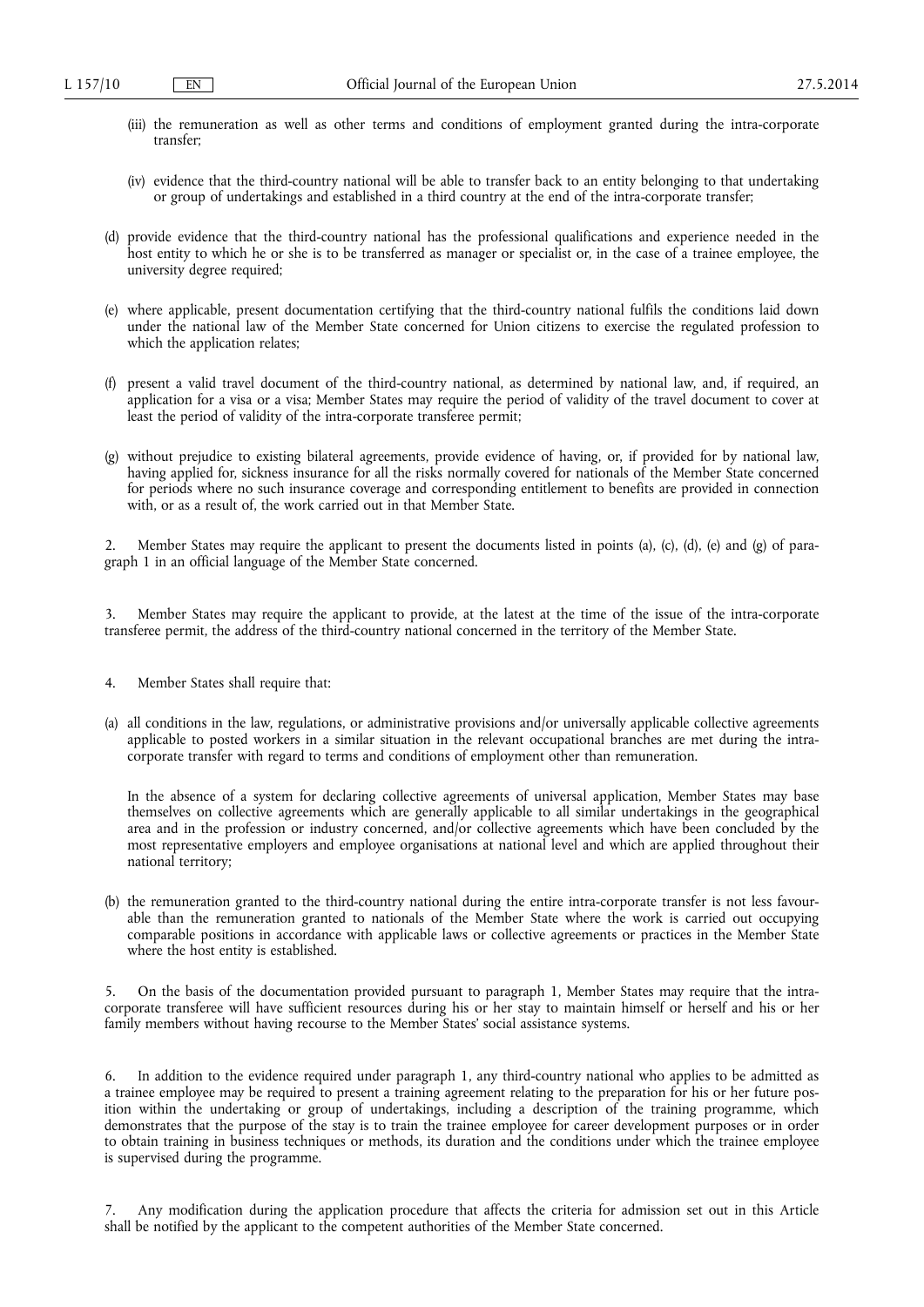8. Third-country nationals who are considered to pose a threat to public policy, public security or public health shall not be admitted for the purposes of this Directive.

#### *Article 6*

## **Volumes of admission**

This Directive shall not affect the right of a Member State to determine the volumes of admission of third-country nationals in accordance with Article 79(5) TFEU. On that basis, an application for an intra-corporate transferee permit may either be considered inadmissible or be rejected.

#### *Article 7*

#### **Grounds for rejection**

1. Member States shall reject an application for an intra-corporate transferee permit in any of the following cases:

(a) where Article 5 is not complied with;

(b) where the documents presented were fraudulently acquired, or falsified, or tampered with;

(c) where the host entity was established for the main purpose of facilitating the entry of intra-corporate transferees;

(d) where the maximum duration of stay as defined in Article 12(1) has been reached.

2. Member States shall, if appropriate, reject an application where the employer or the host entity has been sanctioned in accordance with national law for undeclared work and/or illegal employment.

- 3. Member States may reject an application for an intra-corporate transferee permit in any of the following cases:
- (a) where the employer or the host entity has failed to meet its legal obligations regarding social security, taxation, labour rights or working conditions;
- (b) where the employer's or the host entity's business is being or has been wound up under national insolvency laws or no economic activity is taking place;
- (c) where the intent or effect of the temporary presence of the intra-corporate transferee is to interfere with, or otherwise affect the outcome of, any labour management dispute or negotiation.

4. Member States may reject an application for an intra-corporate transferee permit on the ground set out in Article 12(2).

5. Without prejudice to paragraph 1, any decision to reject an application shall take account of the specific circumstances of the case and respect the principle of proportionality.

# *Article 8*

#### **Withdrawal or non-renewal of the intra-corporate transferee permit**

- 1. Member States shall withdraw an intra-corporate transferee permit in any of the following cases:
- (a) where it was fraudulently acquired, or falsified, or tampered with;
- (b) where the intra-corporate transferee is residing in the Member State concerned for purposes other than those for which he or she was authorised to reside;
- (c) where the host entity was established for the main purpose of facilitating the entry of intra-corporate transferees.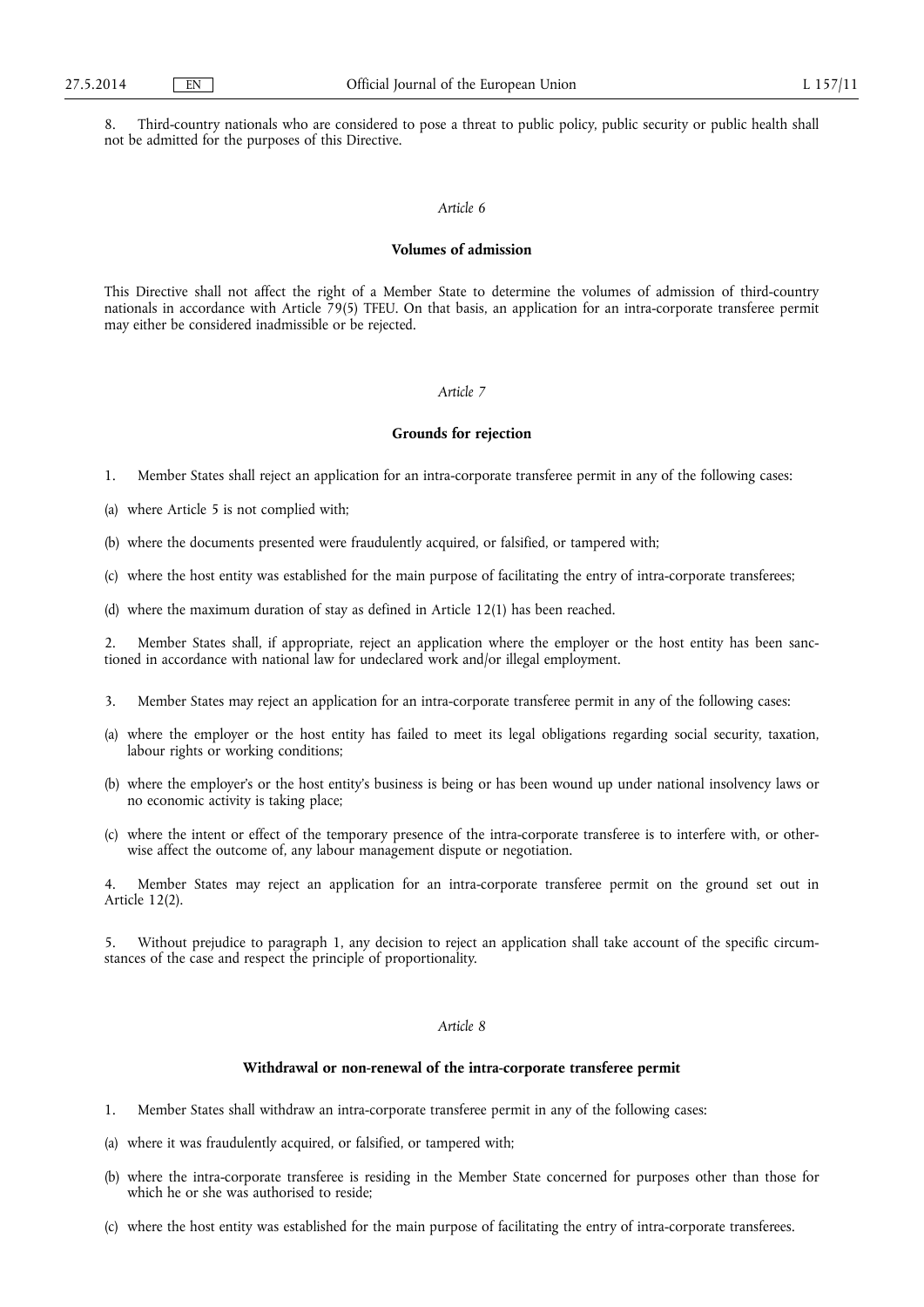2. Member States shall, if appropriate, withdraw an intra-corporate transferee permit where the employer or the host entity has been sanctioned in accordance with national law for undeclared work and/or illegal employment.

- 3. Member States shall refuse to renew an intra-corporate transferee permit in any of the following cases:
- (a) where it was fraudulently acquired, or falsified, or tampered with;
- (b) where the intra-corporate transferee is residing in the Member State concerned for purposes other than those for which he or she was authorised to reside;
- (c) where the host entity was established for the main purpose of facilitating the entry of intra-corporate transferees;
- (d) where the maximum duration of stay as defined in Article 12(1) has been reached.

4. Member States shall, if appropriate, refuse to renew an intra-corporate transferee permit where the employer or the host entity has been sanctioned in accordance with national law for undeclared work and/or illegal employment.

- 5. Member States may withdraw or refuse to renew an intra-corporate transferee permit in any of the following cases:
- (a) where Article 5 is not or is no longer complied with;
- (b) where the employer or the host entity has failed to meet its legal obligations regarding social security, taxation, labour rights or working conditions;
- (c) where the employer's or the host entity's business is being or has been wound up under national insolvency laws or if no economic activity is taking place;
- (d) where the intra-corporate transferee has not complied with the mobility rules set out in Articles 21 and 22.

6. Without prejudice to paragraphs 1 and 3, any decision to withdraw or to refuse to renew an intra-corporate transferee permit shall take account of the specific circumstances of the case and respect the principle of proportionality.

#### *Article 9*

#### **Sanctions**

1. Member States may hold the host entity responsible for failure to comply with the conditions of admission, stay and mobility laid down in this Directive.

2. The Member State concerned shall provide for sanctions where the host entity is held responsible in accordance with paragraph 1. Those sanctions shall be effective, proportionate and dissuasive.

3. Member States shall provide for measures to prevent possible abuses and to sanction infringements of this Directive. Measures shall include monitoring, assessment and, where appropriate, inspection in accordance with national law or administrative practice.

## CHAPTER III

## **PROCEDURE AND PERMIT**

## *Article 10*

#### **Access to information**

1. Member States shall make easily accessible to applicants the information on all the documentary evidence needed for an application and information on entry and residence, including the rights, obligations and procedural safeguards, of the intra-corporate transferee and of his or her family members. Member States shall also make easily available information on the procedures applicable to the short-term mobility referred to in Article 21(2) and to the long-term mobility referred to in Article 22(1).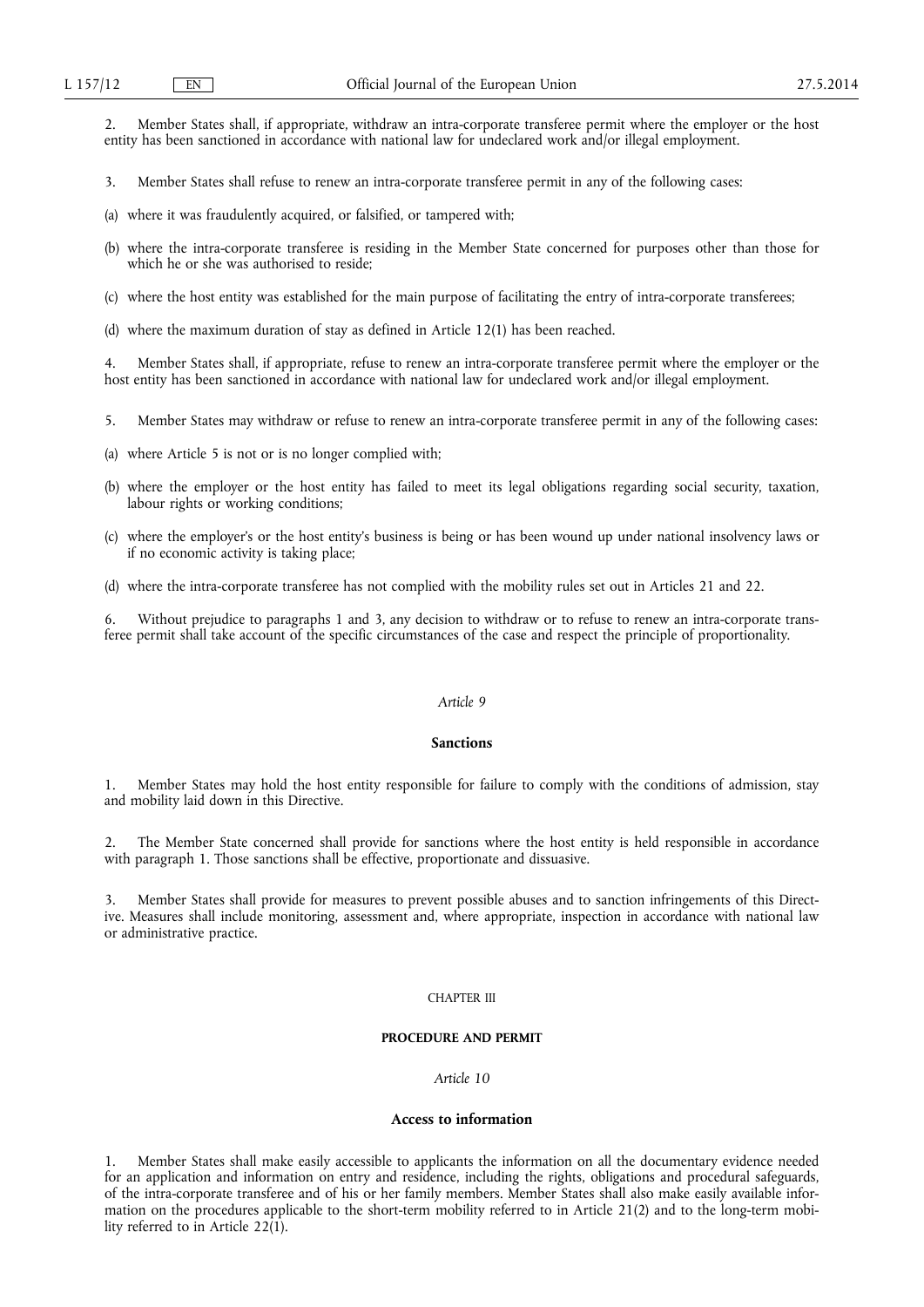2. The Member States concerned shall make available information to the host entity on the right of Member States to impose sanctions in accordance with Articles 9 and 23.

# *Article 11*

#### **Applications for an intra-corporate transferee permit or a permit for long-term mobility**

1. Member States shall determine whether an application is to be submitted by the third-country national or by the host entity. Member States may also decide to allow an application from either of the two.

2. The application for an intra-corporate transferee permit shall be submitted when the third-country national is residing outside the territory of the Member State to which admission is sought.

3. The application for an intra-corporate transferee permit shall be submitted to the authorities of the Member State where the first stay takes place. Where the first stay is not the longest, the application shall be submitted to the authorities of the Member State where the longest overall stay is to take place during the transfer.

4. Member States shall designate the authorities competent to receive the application and to issue the intra-corporate transferee permit or the permit for long-term mobility.

5. The applicant shall be entitled to submit an application in a single application procedure.

6. Simplified procedures relating to the issue of intra-corporate transferee permits, permits for long-term mobility, permits granted to family members of an intra-corporate transferee, and visas may be made available to entities or to undertakings or groups of undertakings that have been recognised for that purpose by Member States in accordance with their national law or administrative practice.

Recognition shall be regularly reassessed.

- 7. The simplified procedures provided for in paragraph 6 shall at least include:
- (a) exempting the applicant from presenting some of the evidence referred to in Article 5 or in point (a) of Article  $22(2)$ :
- (b) a fast-track admission procedure allowing intra-corporate transferee permits and permits for long-term mobility to be issued within a shorter time than specified in Article 15(1) or in point (b) of Article 22(2); and/or
- (c) facilitated and/or accelerated procedures in relation to the issue of the requisite visas.

8. Entities or undertakings or groups of undertakings which have been recognised in accordance with paragraph 6 shall notify to the relevant authority any modification affecting the conditions for recognition without delay and, in any event, within 30 days.

9. Member States shall provide for appropriate sanctions, including revocation of recognition, in the event of failure to notify the relevant authority.

## *Article 12*

## **Duration of an intra-corporate transfer**

1. The maximum duration of the intra-corporate transfer shall be three years for managers and specialists and one year for trainee employees after which they shall leave the territory of the Member States unless they obtain a residence permit on another basis in accordance with Union or national law.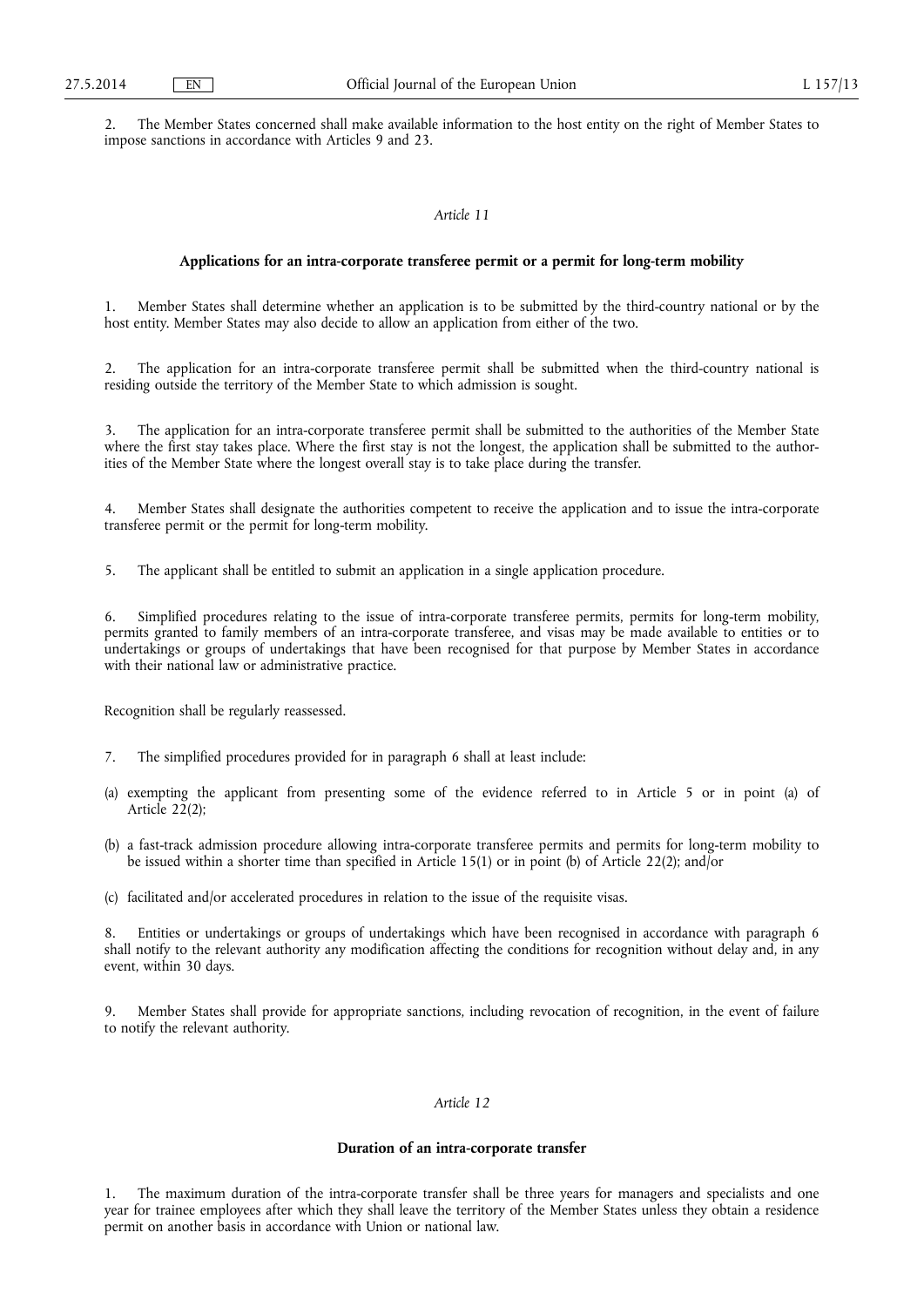2. Without prejudice to their obligations under international agreements, Member States may require a period of up to six months to elapse between the end of the maximum duration of a transfer referred to in paragraph 1 and another application concerning the same third-country national for the purposes of this Directive in the same Member State.

#### *Article 13*

#### **Intra-corporate transferee permit**

1. Intra-corporate transferees who fulfil the admission criteria set out in Article 5 and for whom the competent authorities have taken a positive decision shall be issued with an intra-corporate transferee permit.

2. The period of validity of the intra-corporate transferee permit shall be at least one year or the duration of the transfer to the territory of the Member State concerned, whichever is shorter, and may be extended to a maximum of three years for managers and specialists and one year for trainee employees.

3. The intra-corporate transferee permit shall be issued by the competent authorities of the Member State using the uniform format laid down in Regulation (EC) No 1030/2002.

4. Under the heading 'type of permit', in accordance with point (a) 6.4 of the Annex to Regulation (EC) No 1030/2002, the Member States shall enter 'ICT'.

Member States may also add an indication in their official language or languages.

5. Member States shall not issue any additional permits, in particular work permits of any kind.

6. Member States may indicate additional information relating to the employment activity during the intra-corporate transfer of the third-country national in paper format, and/or store such data in electronic format as referred to in Article 4 of Regulation (EC) No 1030/2002 and point (a)16 of the Annex thereto.

7. The Member State concerned shall grant third-country nationals whose application for admission has been accepted every facility to obtain the requisite visa.

# *Article 14*

## **Modifications affecting the conditions for admission during the stay**

Any modification during the stay that affects the conditions for admission set out in Article 5 shall be notified by the applicant to the competent authorities of the Member State concerned.

#### *Article 15*

## **Procedural safeguards**

1. The competent authorities of the Member State concerned shall adopt a decision on the application for an intracorporate transferee permit or a renewal of it and notify the decision to the applicant in writing, in accordance with the notification procedures under national law, as soon as possible but not later than 90 days from the date on which the complete application was submitted.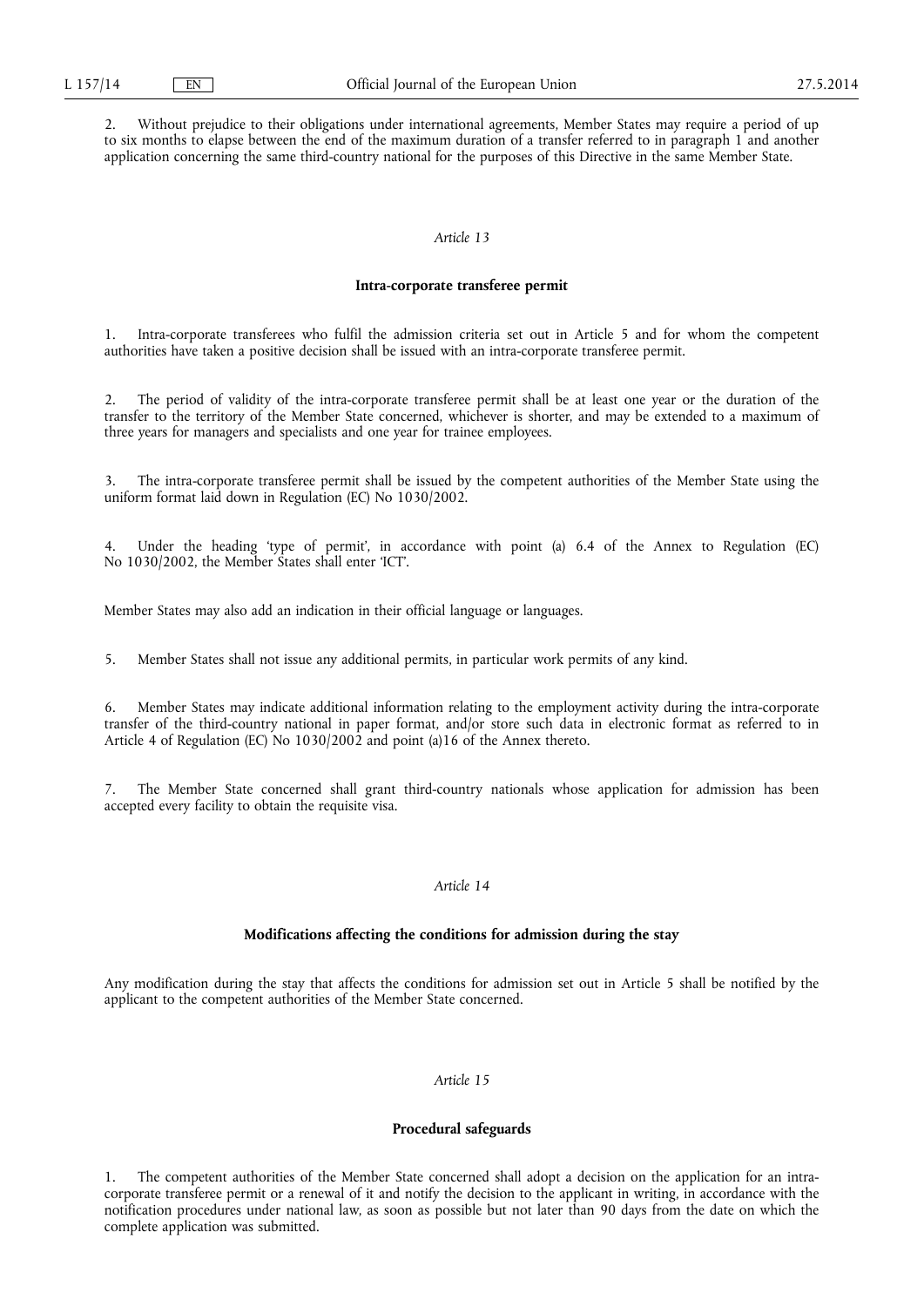2. Where the information or documentation supplied in support of the application is incomplete, the competent authorities shall notify the applicant within a reasonable period of the additional information that is required and set a reasonable deadline for providing it. The period referred to in paragraph 1 shall be suspended until the competent authorities have received the additional information required.

Reasons for a decision declaring inadmissible or rejecting an application or refusing renewal shall be given to the applicant in writing. Reasons for a decision withdrawing an intra-corporate transferee permit shall be given in writing to the intra-corporate transferee and to the host entity.

4. Any decision declaring inadmissible or rejecting the application, refusing renewal, or withdrawing an intra-corporate transferee permit shall be open to legal challenge in the Member State concerned, in accordance with national law. The written notification shall specify the court or administrative authority with which an appeal may be lodged and the time-limit for lodging the appeal.

5. Within the period referred to in Article 12(1) an applicant shall be allowed to submit an application for renewal before the expiry of the intra-corporate transferee permit. Member States may set a maximum deadline of 90 days prior to the expiry of the intra-corporate transferee permit for submitting an application for renewal.

6. Where the validity of the intra-corporate transferee permit expires during the procedure for renewal, Member States shall allow the intra-corporate transferee to stay on their territory until the competent authorities have taken a decision on the application. In such a case, they may issue, where required under national law, national temporary residence permits or equivalent authorisations.

## *Article 16*

#### **Fees**

Member States may require the payment of fees for the handling of applications in accordance with this Directive. The level of such fees shall not be disproportionate or excessive.

#### CHAPTER IV

# **RIGHTS**

# *Article 17*

#### **Rights on the basis of the intra-corporate transferee permit**

During the period of validity of an intra-corporate transferee permit, the holder shall enjoy at least the following rights:

- (a) the right to enter and stay in the territory of the first Member State;
- (b) free access to the entire territory of the first Member State in accordance with its national law;
- (c) the right to exercise the specific employment activity authorised under the permit in accordance with national law in any host entity belonging to the undertaking or the group of undertakings in the first Member State.

The rights referred to in points (a) to (c) of the first paragraph of this Article shall be enjoyed in second Member States in accordance with Article 20.

## *Article 18*

## **Right to equal treatment**

1. Whatever the law applicable to the employment relationship, and without prejudice to point (b) of Article 5(4), intra-corporate transferees admitted under this Directive shall enjoy at least equal treatment with persons covered by Directive 96/71/EC with regard to the terms and conditions of employment in accordance with Article 3 of Directive 96/71/EC in the Member State where the work is carried out.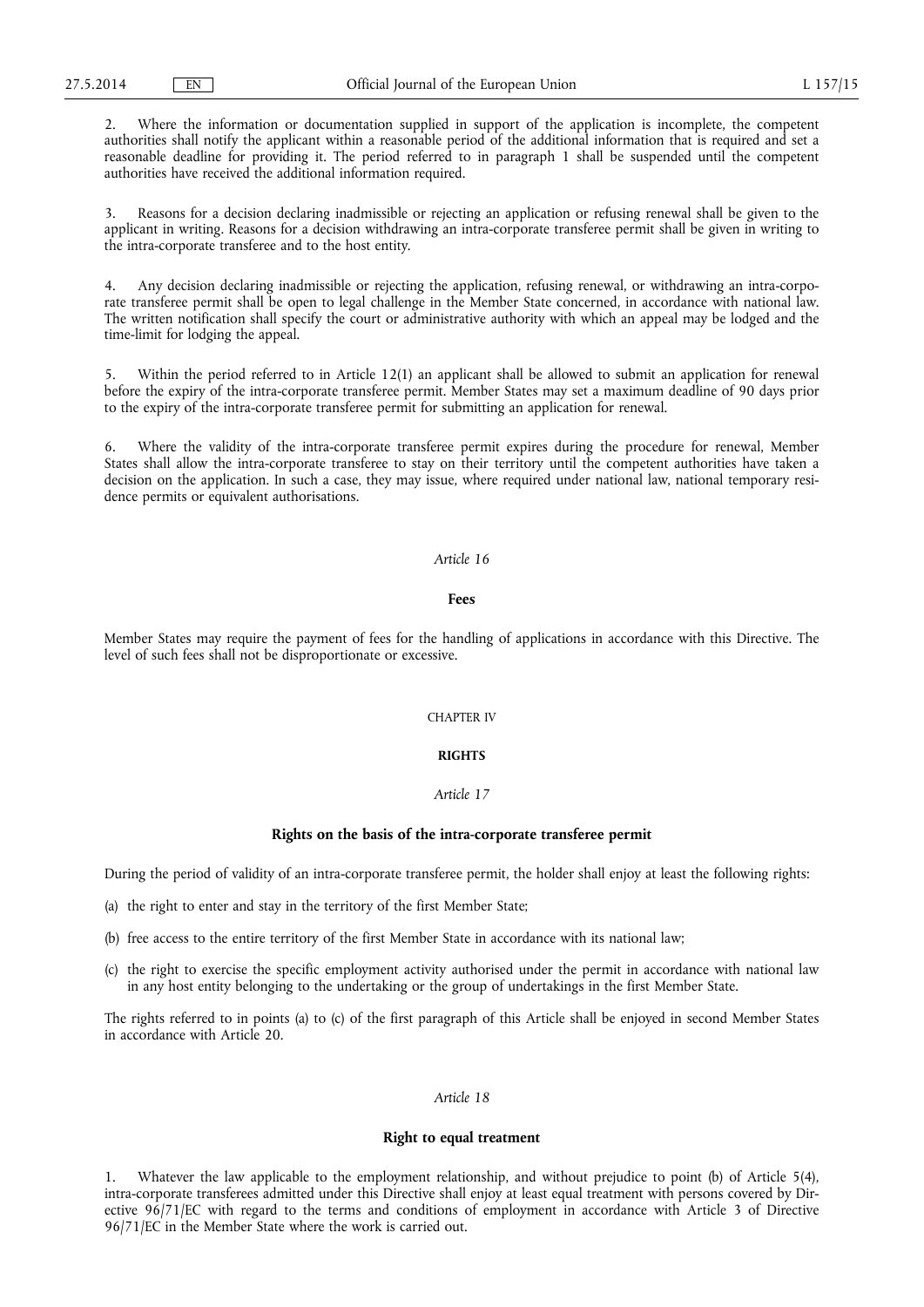2. Intra-corporate transferees shall enjoy equal treatment with nationals of the Member State where the work is carried out as regards:

- (a) freedom of association and affiliation and membership of an organisation representing workers or employers or of any organisation whose members are engaged in a specific occupation, including the rights and benefits conferred by such organisations, without prejudice to the national provisions on public policy and public security;
- (b) recognition of diplomas, certificates and other professional qualifications in accordance with the relevant national procedures;
- (c) provisions in national law regarding the branches of social security defined in Article 3 of Regulation (EC) No 883/2004, unless the law of the country of origin applies by virtue of bilateral agreements or the national law of the Member State where the work is carried out, ensuring that the intra-corporate transferee is covered by the social security legislation in one of those countries. In the event of intra-EU mobility, and without prejudice to bilateral agreements ensuring that the intra-corporate transferee is covered by the national law of the country of origin, Regulation (EU) No  $1231/2010$  shall apply accordingly;
- (d) without prejudice to Regulation (EU) No 1231/2010 and to bilateral agreements, payment of old-age, invalidity and death statutory pensions based on the intra-corporate transferees' previous employment and acquired by intra-corporate transferees moving to a third country, or the survivors of such intra-corporate transferees residing in a third country deriving rights from the intra-corporate transferee, in accordance with the legislation set out in Article 3 of Regulation (EC) No 883/2004, under the same conditions and at the same rates as the nationals of the Member State concerned when they move to a third country;
- (e) access to goods and services and the supply of goods and services made available to the public, except procedures for obtaining housing as provided for by national law, without prejudice to freedom of contract in accordance with Union and national law, and services afforded by public employment offices.

The bilateral agreements or national law referred to in this paragraph shall constitute international agreements or Member States' provisions within the meaning of Article 4.

3. Without prejudice to Regulation (EU) No 1231/2010, Member States may decide that point (c) of paragraph 2 with regard to family benefits shall not apply to intra-corporate transferees who have been authorised to reside and work in the territory of a Member State for a period not exceeding nine months.

4. This Article shall be without prejudice to the right of the Member State to withdraw or to refuse to renew the permit in accordance with Article 8.

#### *Article 19*

## **Family members**

1. Directive 2003/86/EC shall apply in the first Member State and in second Member States which allow the intracorporate transferee to stay and work on their territory in accordance with Article 22 of this Directive, subject to the derogations laid down in this Article.

2. By way of derogation from Article 3(1) and Article 8 of Directive 2003/86/EC, family reunification in the Member States shall not be made dependent on the requirement that the holder of the permit issued by those Member States on the basis of this Directive has reasonable prospects of obtaining the right of permanent residence and has a minimum period of residence.

3. By way of derogation from the third subparagraph of Article 4(1) and from Article 7(2) of Directive 2003/86/EC, the integration measures referred to therein may be applied by the Member States only after the persons concerned have been granted family reunification.

4. By way of derogation from the first subparagraph of Article 5(4) of Directive 2003/86/EC, residence permits for family members shall be granted by a Member State, if the conditions for family reunification are fulfilled, within 90 days from the date on which the complete application was submitted. The competent authority of the Member State shall process the residence permit application for the intra-corporate transferee's family members at the same time as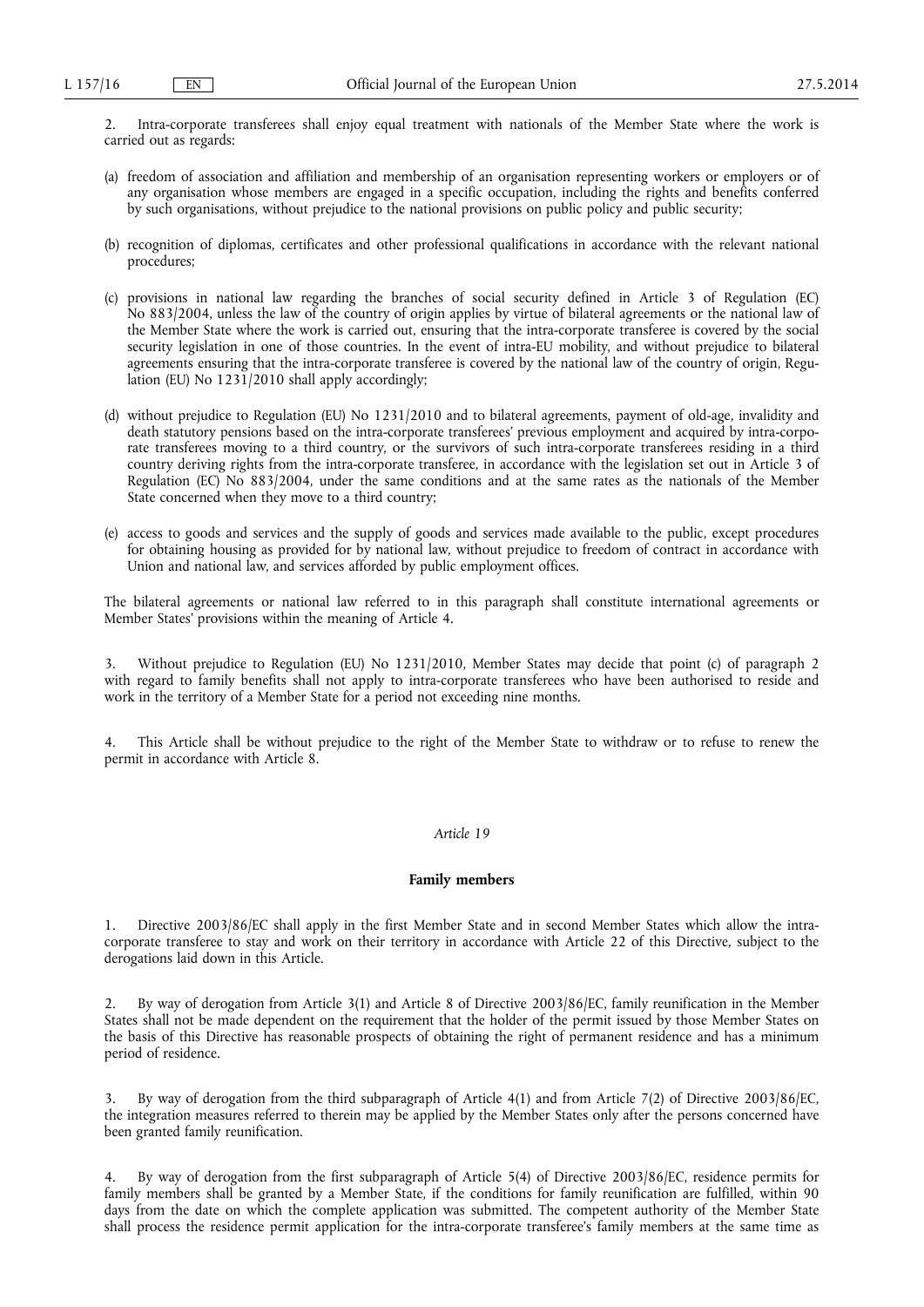the application for the intra-corporate transferee permit or the permit for long-term mobility, in cases where the residence permit application for the intra-corporate transferee's family members is submitted at the same time. The procedural safeguards laid down in Article 15 shall apply accordingly.

5. By way of derogation from Article 13(2) of Directive 2003/86/EC, the duration of validity of the residence permits of family members in a Member State shall, as a general rule, end on the date of expiry of the intra-corporate transferee permit or the permit for long-term mobility issued by that Member State.

6. By way of derogation from Article 14(2) of Directive 2003/86/EC and without prejudice to the principle of preference for Union citizens as expressed in the relevant provisions of the relevant Acts of Accession, the family members of the intra-corporate transferee who have been granted family reunification shall be entitled to have access to employment and self-employed activity in the territory of the Member State which issued the family member residence permit.

## CHAPTER V

# **INTRA-EU MOBILITY**

*Article 20* 

#### **Mobility**

Third-country nationals who hold a valid intra-corporate transferee permit issued by the first Member State may, on the basis of that permit and a valid travel document and under the conditions laid down in Article 21 and 22 and subject to Article 23, enter, stay and work in one or several second Member States.

## *Article 21*

# **Short-term mobility**

1. Third-country nationals who hold a valid intra-corporate transferee permit issued by the first Member State shall be entitled to stay in any second Member State and work in any other entity, established in the latter and belonging to the same undertaking or group of undertakings, for a period of up to 90 days in any 180-day period per Member State subject to the conditions laid down in this Article.

2. The second Member State may require the host entity in the first Member State to notify the first Member State and the second Member State of the intention of the intra-corporate transferee to work in an entity established in the second Member State.

In such cases, the second Member State shall allow the notification to take place either:

- (a) at the time of the application in the first Member State, where the mobility to the second Member State is already envisaged at that stage; or
- (b) after the intra-corporate transferee was admitted to the first Member State, as soon as the intended mobility to the second Member State is known.

3. The second Member State may require the notification to include the transmission of the following documents and information:

- (a) evidence that the host entity in the second Member State and the undertaking established in a third country belong to the same undertaking or group of undertakings;
- (b) the work contract and, if necessary, the assignment letter, which were transmitted to the first Member State in accordance with point (c) of Article 5(1);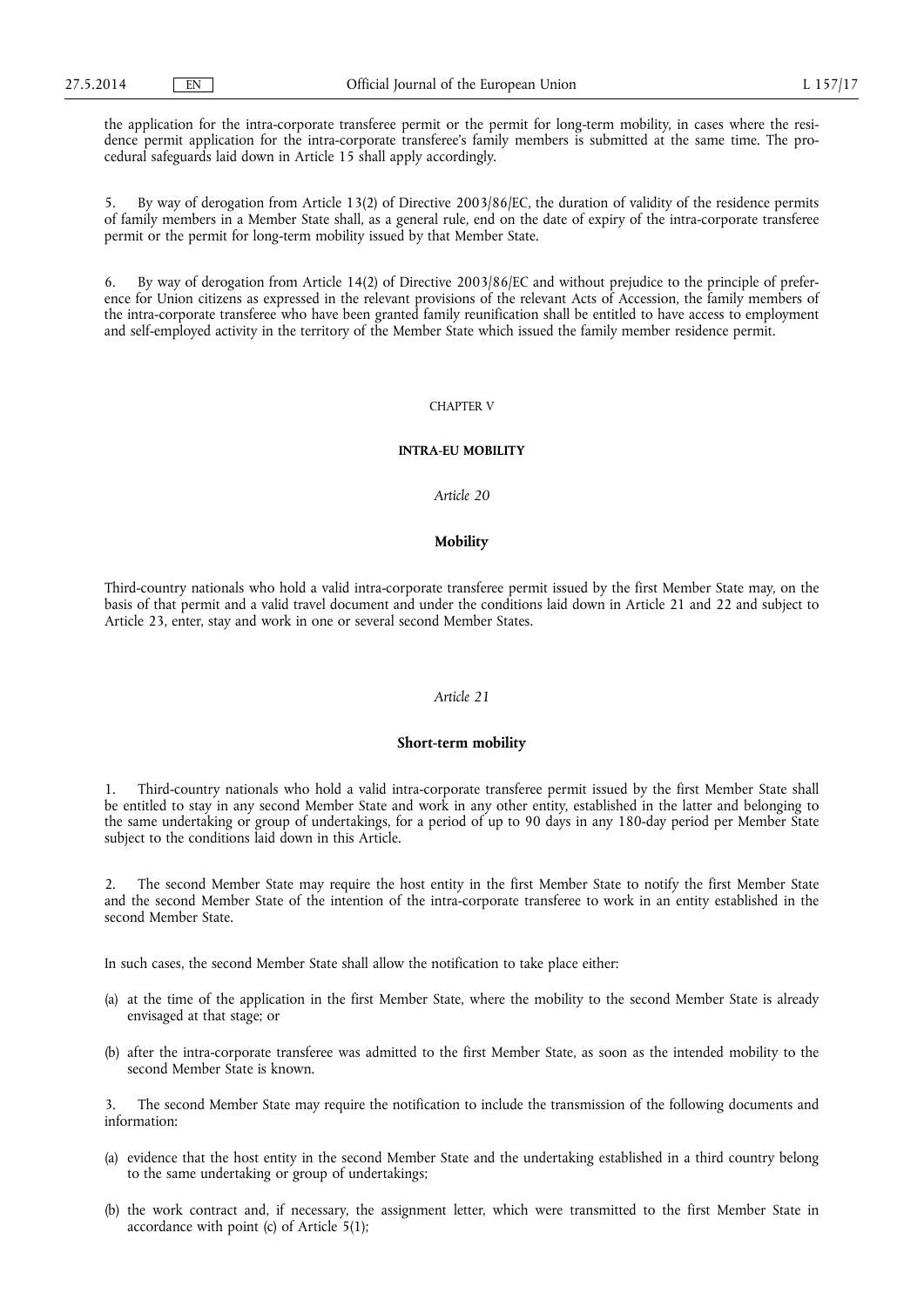- (c) where applicable, documentation certifying that the intra-corporate transferee fulfils the conditions laid down under the national law of the Member State concerned for Union citizens to exercise the regulated profession to which the application relates;
- (d) a valid travel document, as provided for in point (f) of Article 5(1); and
- (e) where not specified in any of the preceding documents, the planned duration and dates of the mobility.

The second Member State may require those documents and that information to be presented in an official language of that Member State.

4. Where the notification has taken place in accordance with point (a) of paragraph 2, and where the second Member State has not raised any objection with the first Member State in accordance with paragraph 6, the mobility of the intracorporate transferee to the second Member State may take place at any moment within the period of validity of the intra-corporate transferee permit.

Where the notification has taken place in accordance with point (b) of paragraph 2, the mobility may be initiated after the notification to the second Member State immediately or at any moment thereafter within the period of validity of the intra-corporate transferee permit.

6. Based on the notification referred to in paragraph 2, the second Member State may object to the mobility of the intra-corporate transferee to its territory within 20 days from having received the notification, where:

- (a) the conditions set out in point  $(b)$  of Article 5(4) or in point (a), (c) or (d) of paragraph 3 of this Article are not complied with;
- (b) the documents presented were fraudulently acquired, or falsified, or tampered with;
- (c) the maximum duration of stay as defined in Article 12(1) or in paragraph 1 of this Article has been reached.

The competent authorities of the second Member State shall inform without delay the competent authorities of the first Member State and the host entity in the first Member State about their objection to the mobility.

7. Where the second Member State objects to the mobility in accordance with paragraph 6 of this Article and the mobility has not yet taken place, the intra-corporate transferee shall not be allowed to work in the second Member State as part of the intra-corporate transfer. Where the mobility has already taken place, Article 23(4) and (5) shall apply.

8. Where the intra-corporate transferee permit is renewed by the first Member State within the maximum duration provided for in Article 12(1), the renewed intra-corporate transferee permit shall continue to authorise its holder to work in the second Member State, subject to the maximum duration provided for in paragraph 1 of this Article.

9. Intra-corporate transferees who are considered to pose a threat to public policy, public security or public health shall not be allowed to enter or to stay on the territory of the second Member State.

## *Article 22*

## **Long-term mobility**

1. In relation to third-country nationals who hold a valid intra-corporate transferee permit issued by the first Member State and who intend to stay in any second Member State and work in any other entity, established in the latter and belonging to the same undertaking or group of undertakings, for more than 90 days per Member State, the second Member State may decide to:

- (a) apply Article 21 and allow the intra-corporate transferee to stay and work on its territory on the basis of and during the period of validity of the intra-corporate transferee permit issued by the first Member State; or
- (b) apply the procedure provided for in paragraphs 2 to 7.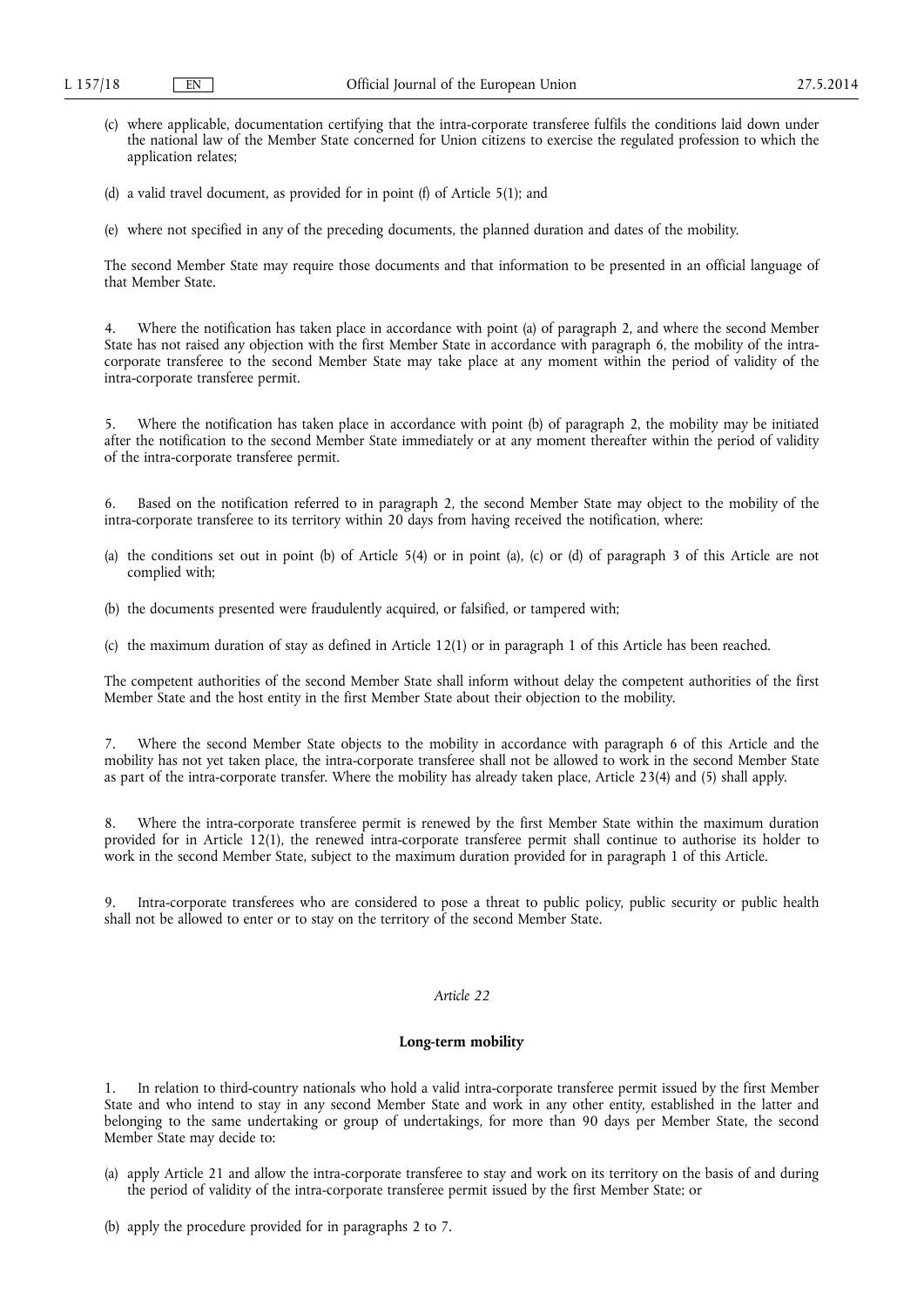- 2. Where an application for long-term mobility is submitted:
- (a) the second Member State may require the applicant to transmit some or all of the following documents where they are required by the second Member State for an initial application:
	- evidence that the host entity in the second Member State and the undertaking established in a third country belong to the same undertaking or group of undertakings;
	- (ii) a work contract and, if necessary, an assignment letter, as provided for in point (c) of Article 5(1);
	- (iii) where applicable, documentation certifying that the third-country national fulfils the conditions laid down under the national law of the Member State concerned for Union citizens to exercise the regulated profession to which the application relates;
	- (iv) a valid travel document, as provided for in point (f) of Article 5(1);
	- (v) evidence of having, or, if provided for by national law, having applied for, sickness insurance, as provided for in point (g) of Article 5(1).

The second Member State may require the applicant to provide, at the latest at the time of issue of the permit for long-term mobility, the address of the intra-corporate transferee concerned in the territory of the second Member State.

The second Member State may require those documents and that information to be presented in an official language of that Member State;

- (b) the second Member State shall take a decision on the application for long-term mobility and notify the decision to the applicant in writing as soon as possible but not later than 90 days from the date on which the application and the documents provided for in point (a) were submitted to the competent authorities of the second Member State;
- (c) the intra-corporate transferee shall not be required to leave the territories of the Member States in order to submit the application and shall not be subject to a visa requirement;
- (d) the intra-corporate transferee shall be allowed to work in the second Member State until a decision on the application for long-term mobility has been taken by the competent authorities, provided that:
	- (i) the time period referred to in Article 21(1) and the period of validity of the intra-corporate transferee permit issued by the first Member State has not expired; and
	- (ii) if the second Member State so requires, the complete application has been submitted to the second Member State at least 20 days before the long-term mobility of the intra-corporate transferee starts;
- (e) an application for long-term mobility may not be submitted at the same time as a notification for short-term mobility. Where the need for long-term mobility arises after the short-term mobility of the intra-corporate transferee has started, the second Member State may request that the application for long-term mobility be submitted at least 20 days before the short-term mobility ends.
- 3. Member States may reject an application for long-term mobility where:
- (a) the conditions set out in point (a) of paragraph 2 of this Article are not complied with or the criteria set out in Article 5(4), Article 5(5) or Article 5(8) are not complied with;
- (b) one of the grounds covered by point (b) or (d) of Article 7(1) or by Article 7(2), (3) or (4) applies; or
- (c) the intra-corporate transferee permit expires during the procedure.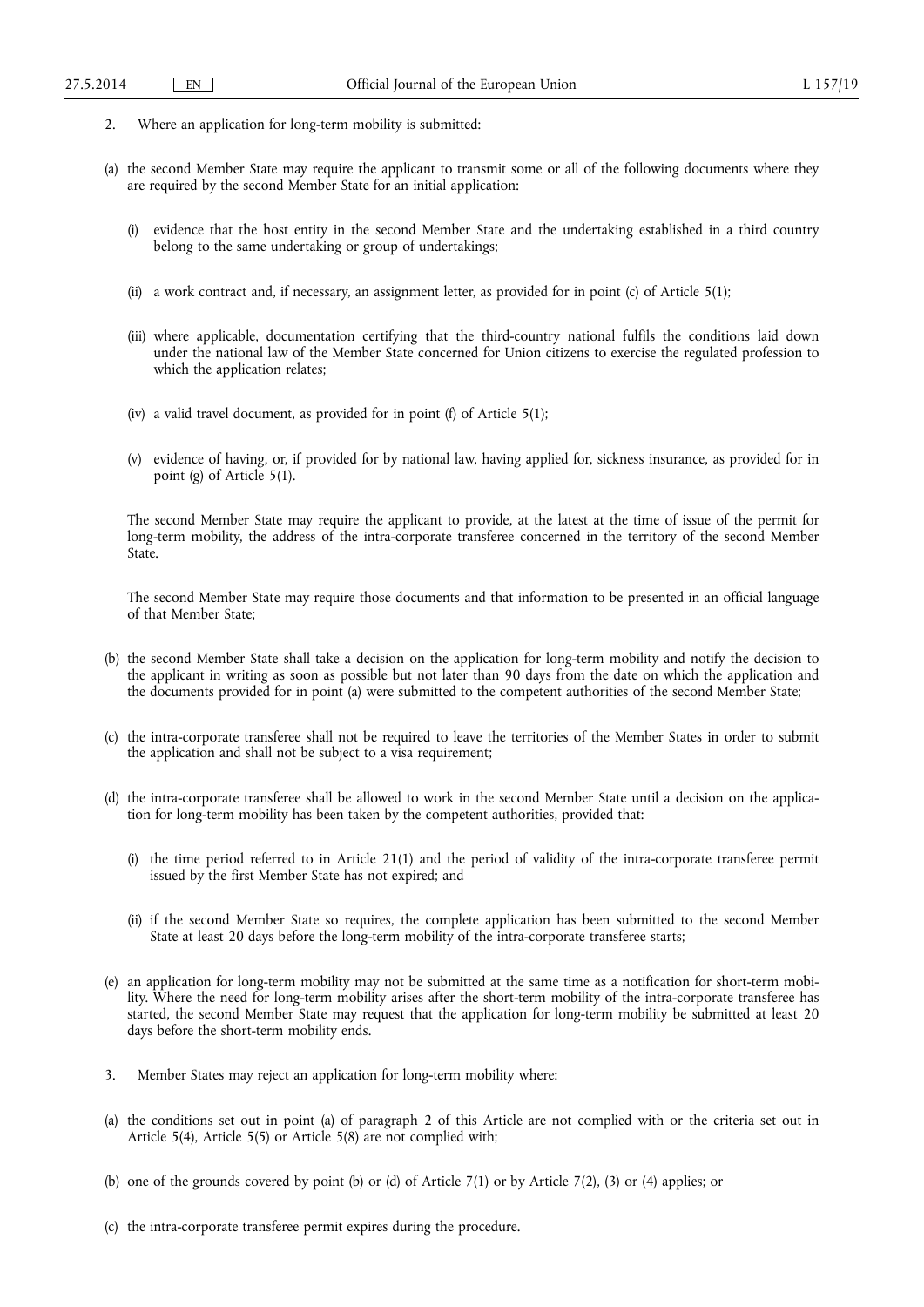4. Where the second Member State takes a positive decision on the application for long-term mobility as referred to in paragraph 2, the intra-corporate transferee shall be issued with a permit for long-term mobility allowing the intracorporate transferee to stay and work in its territory. This permit shall be issued using the uniform format laid down in Regulation (EC) No 1030/2002. Under the heading 'type of permit', in accordance with point (a)6.4 of the Annex to Regulation (EC) No 1030/2002, the Member States shall enter: 'mobile ICT'. Member States may also add an indication in their official language or languages.

Member States may indicate additional information relating to the employment activity during the long-term mobility of the intra-corporate transferee in paper format, and/or store such data in electronic format as referred to in Article 4 of Regulation (EC) No 1030/2002 and point (a)16 of the Annex thereto.

5. Renewal of a permit for long-term mobility is without prejudice to Article 11(3).

6. The second Member State shall inform the competent authorities in the first Member State where a permit for long-term mobility is issued.

7. Where a Member State takes a decision on an application for long-term mobility, Article 8, Article 15(2) to (6) and Article 16 shall apply accordingly.

# *Article 23*

#### **Safeguards and sanctions**

1. Where the intra-corporate transferee permit is issued by a Member State not applying the Schengen *acquis* in full and the intra-corporate transferee crosses an external border, the second Member State shall be entitled to require as evidence that the intra-corporate transferee is moving to the second Member State for the purpose of an intra-corporate transfer:

(a) a copy of the notification sent by the host entity in the first Member State in accordance with Article 21(2); or

(b) a letter from the host entity in the second Member State that specifies at least the details of the duration of the intra-EU mobility and the location of the host entity or entities in the second Member State.

2. Where the first Member State withdraws the intra-corporate transferee permit, it shall inform the authorities of the second Member State immediately.

3. The host entity of the second Member State shall inform the competent authorities of the second Member State of any modification which affects the conditions on which basis the mobility was allowed to take place.

4. The second Member State may request that the intra-corporate transferee immediately cease all employment activity and leave its territory where:

(a) it has not been notified in accordance with Article 21(2) and (3) and requires such notification;

- (b) it has objected to the mobility in accordance with Article 21(6);
- (c) it has rejected an application for long-term mobility in accordance with Article 22(3);
- (d) the intra-corporate transferee permit or the permit for long-term mobility is used for purposes other than those for which it was issued:
- (e) the conditions on which the mobility was allowed to take place are no longer fulfilled.

5. In the cases referred to in paragraph 4, the first Member State shall, upon request of the second Member State, allow re-entry of the intra-corporate transferee, and, where applicable, of his or her family members, without formalities and without delay. That shall also apply if the intra-corporate transferee permit issued by the first Member State has expired or has been withdrawn during the period of mobility within the second Member State.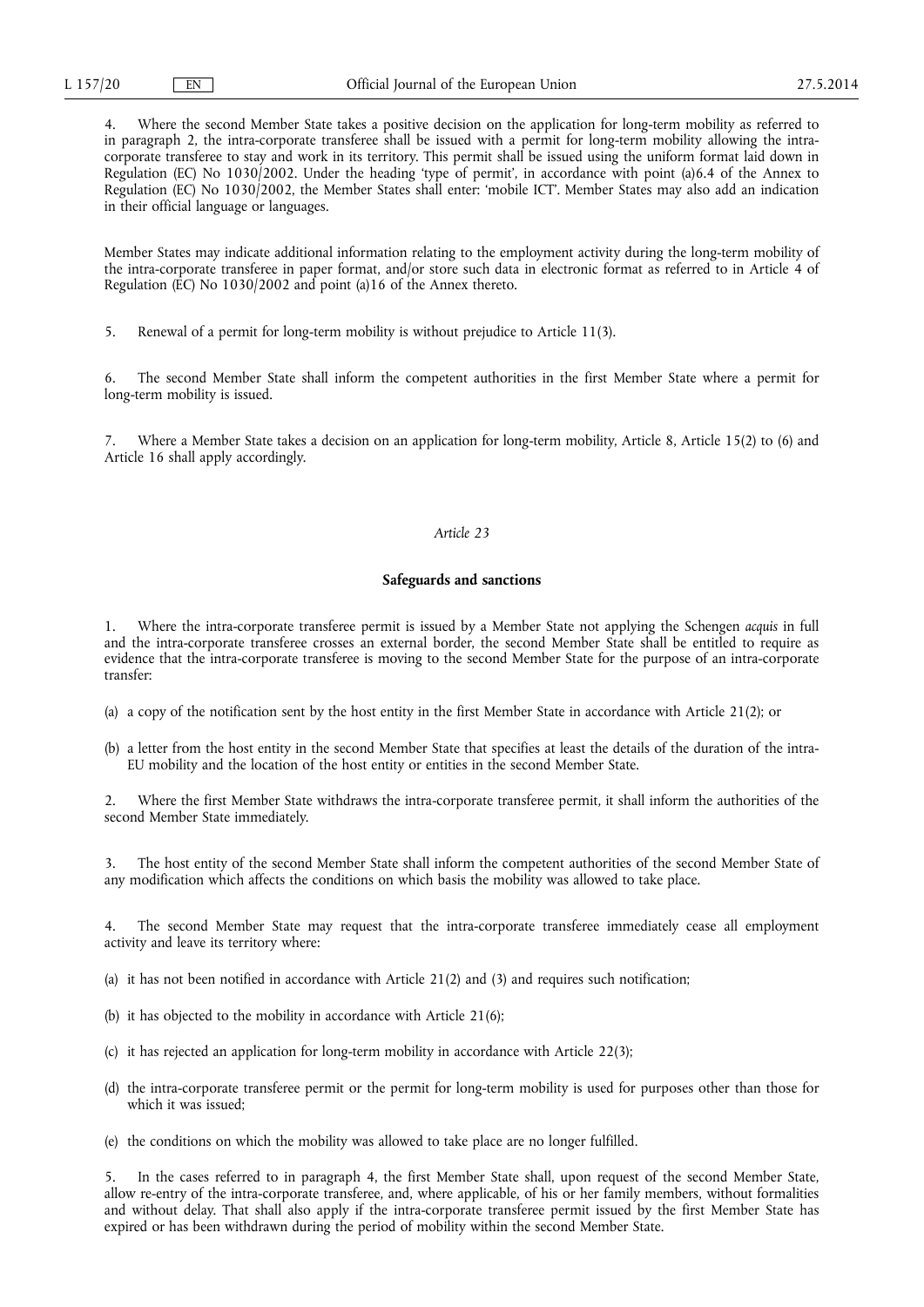6. Where the holder of an intra-corporate transferee permit crosses the external border of a Member State applying the Schengen *acquis* in full, that Member State shall consult the Schengen information system. That Member State shall refuse entry or object to the mobility of persons for whom an alert for the purposes of refusing entry and stay has been issued in the Schengen information system.

7. Member States may impose sanctions against the host entity established on its territory in accordance with Article 9, where:

- (a) the host entity has failed to notify the mobility of the intra-corporate transferee in accordance with Article 21(2) and  $(3)$ :
- (b) the intra-corporate transferee permit or the permit for long-term mobility is used for purposes other than those for which it was issued;
- (c) the application for an intra-corporate transferee permit has been submitted to a Member State other than the one where the longest overall stay takes place;
- (d) the intra-corporate transferee no longer fulfils the criteria and conditions on the basis of which the mobility was allowed to take place and the host entity fails to notify the competent authorities of the second Member State of such a modification;
- (e) the intra-corporate transferee started to work in the second Member State, although the conditions for mobility were not fulfilled in case Article 21(5) or point (d) of Article 22(2) applies.

## CHAPTER VI

#### **FINAL PROVISIONS**

## *Article 24*

## **Statistics**

1. Member States shall communicate to the Commission statistics on the number of intra-corporate transferee permits and permits for long-term mobility issued for the first time, and, where applicable, the notifications received pursuant to Article 21(2) and, as far as possible, on the number of intra-corporate transferees whose permit has been renewed or withdrawn. Those statistics shall be disaggregated by citizenship and by the period of validity of the permit and, as far as possible, by the economic sector and transferee position.

2. The statistics shall relate to reference periods of one calendar year and shall be communicated to the Commission within six months of the end of the reference year. The first reference year shall be 2017.

3. The statistics shall be communicated in accordance with Regulation (EC) No 862/2007 of the European Parliament and of the Council ( 1 ).

#### *Article 25*

#### **Reporting**

Every three years, and for the first time by 29 November 2019, the Commission shall submit a report to the European Parliament and to the Council on the application of this Directive in the Member States and shall propose any amendments necessary. The report shall focus in particular on the assessment of the proper functioning of the intra-EU mobility scheme and on possible misuses of such a scheme as well as its interaction with the Schengen *acquis*. The Commission shall in particular assess the practical application of Articles 20, 21, 22, 23 and 26.

<sup>(</sup> 1 ) Regulation (EC) No 862/2007 of the European Parliament and of the Council of 11 July 2007 on Community statistics on migration and international protection and repealing Council Regulation (EEC) No 311/76 on the compilation of statistics on foreign workers (JO L 199, 31.7.2007, p. 23).